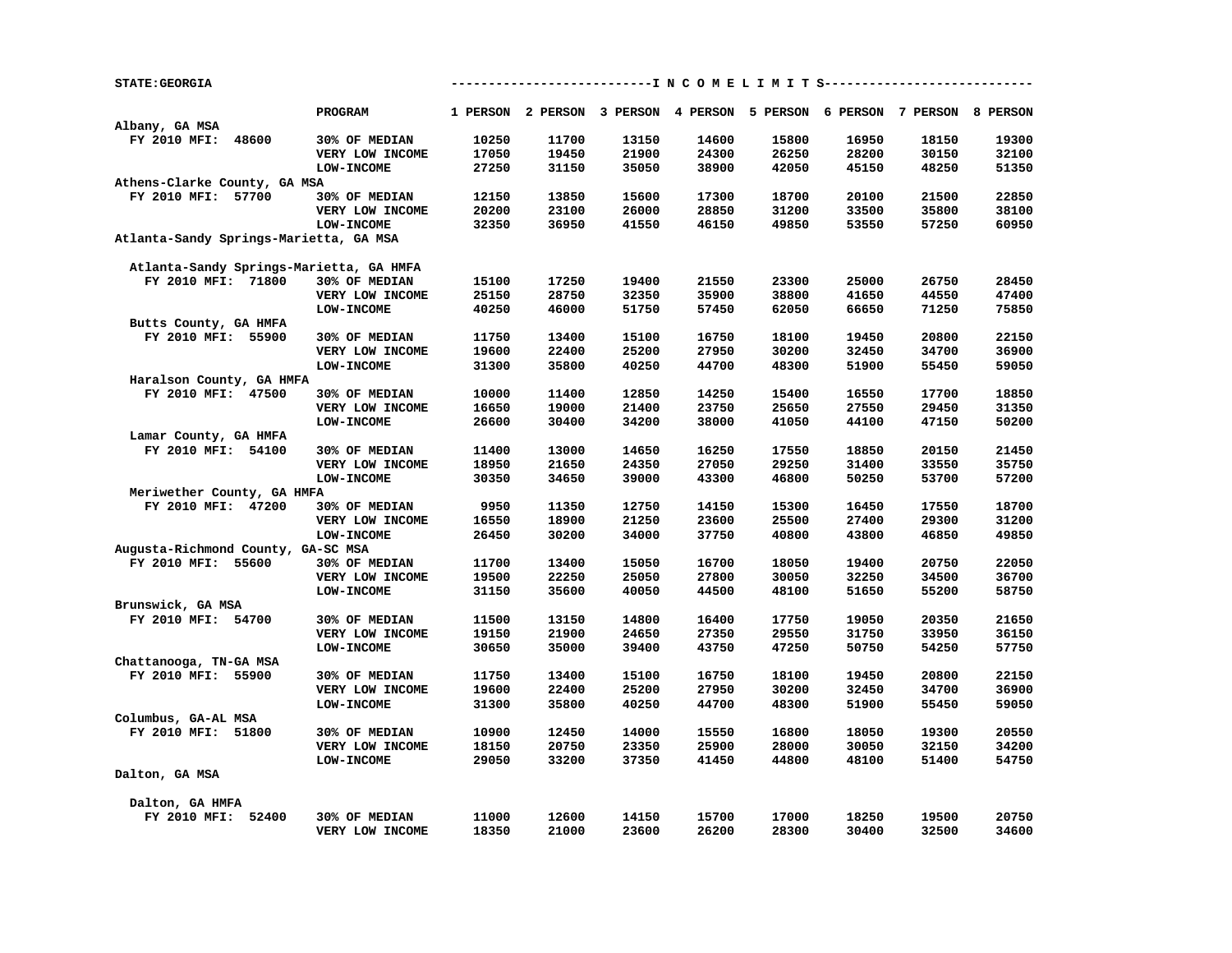| PROGRAM<br>1 PERSON 2 PERSON 3 PERSON 4 PERSON 5 PERSON 6 PERSON 7 PERSON 8 PERSON<br>29350<br>33550<br>37750<br>41900<br>45300<br>48650<br>52000<br>55350<br><b>LOW-INCOME</b><br>Murray County, GA HMFA<br>FY 2010 MFI: 52500<br>30% OF MEDIAN<br>11050<br>12600<br>14200<br>15750<br>17050<br>18300<br>19550<br>20800<br>18400<br>21000<br>23650<br>26250<br>28350<br>30450<br>34650<br>VERY LOW INCOME<br>32550<br>LOW-INCOME<br>29400<br>33600<br>37800<br>42000<br>45400<br>48750<br>52100<br>55450<br>Gainesville, GA MSA<br>FY 2010 MFI: 60200<br>14450<br>16250<br>18050<br>19500<br>20950<br>22400<br>23850<br>30% OF MEDIAN<br>12650<br>21100<br>24100<br>30100<br>32550<br>39750<br>VERY LOW INCOME<br>27100<br>34950<br>37350<br>33750<br>38550<br>48150<br>52050<br>55900<br>59750<br>63600<br><b>LOW-INCOME</b><br>43350<br>Hinesville-Fort Stewart, GA MSA<br>Hinesville-Fort Stewart, GA HMFA<br>15050<br>FY 2010 MFI: 44900<br>9750<br>11150<br>12550<br>13900<br>16150<br>17250<br>18350<br>30% OF MEDIAN<br>16250<br>18600<br>20900<br>23200<br>25100<br>26950<br>28800<br>30650<br>VERY LOW INCOME<br>LOW-INCOME<br>26000<br>29700<br>33400<br>37100<br>40100<br>43050<br>46050<br>49000<br>Long County, GA HMFA<br>FY 2010 MFI: 40400<br>9750<br>11150<br>12550<br>13900<br>15050<br>16150<br>17250<br>18350<br>30% OF MEDIAN<br>20900<br>23200<br>25100<br>26950<br>VERY LOW INCOME<br>16250<br>18600<br>28800<br>30650<br>40100<br>43050<br><b>LOW-INCOME</b><br>26000<br>29700<br>33400<br>37100<br>46050<br>49000<br>Macon, GA MSA<br>Macon, GA MSA<br>17250<br>18550<br>FY 2010 MFI: 53200<br>30% OF MEDIAN<br>11200<br>12800<br>14400<br>15950<br>19800<br>21100<br>18650<br>21300<br>23950<br>26600<br>28750<br>30900<br>33000<br>35150<br>VERY LOW INCOME<br>LOW-INCOME<br>29800<br>34050<br>38300<br>42550<br>46000<br>49400<br>52800<br>56200<br>Monroe County, GA HMFA<br>FY 2010 MFI: 63600<br>13400<br>15300<br>17200<br>19100<br>20650<br>22200<br>23700<br>25250<br>30% OF MEDIAN<br>22300<br>25450<br>28650<br>31800<br>34350<br>36900<br>39450<br>42000<br>VERY LOW INCOME<br>40750<br>50900<br>55000<br>59050<br>63150<br>67200<br><b>LOW-INCOME</b><br>35650<br>45850<br>Rome, GA MSA<br>FY 2010 MFI: 52400<br>12600<br>14150<br>15700<br>17000<br>18250<br>30% OF MEDIAN<br>11000<br>19500<br>20750<br>18350<br>21000<br>23600<br>26200<br>28300<br>30400<br>32500<br>34600<br>VERY LOW INCOME<br>41900<br>45300<br>29350<br>33550<br>37750<br>48650<br>52000<br>55350<br><b>LOW-INCOME</b><br>Savannah, GA MSA<br>FY 2010 MFI: 59000<br>12400<br>14200<br>15950<br>17700<br>19150<br>20550<br>21950<br>23400<br>30% OF MEDIAN<br>20650<br>23600<br>26550<br>29500<br>31900<br>34250<br>36600<br>38950<br>VERY LOW INCOME<br>LOW-INCOME<br>33050<br>37800<br>42500<br>47200<br>51000<br>54800<br>58550<br>62350<br>Valdosta, GA MSA<br>FY 2010 MFI: 48300<br>10150<br>11600<br>13050<br>14500<br>15700<br>16850<br>18000<br>19150<br>30% OF MEDIAN<br>26100<br>VERY LOW INCOME<br>16950<br>19350<br>21750<br>24150<br>28050<br>29950<br>31900<br><b>LOW-INCOME</b><br>27100<br>30950<br>34800<br>38650<br>41750<br>44850<br>47950<br>51050<br>Warner Robins, GA MSA<br>FY 2010 MFI: 66000<br>19800<br>21400<br>23000<br>24600<br>26150<br>30% OF MEDIAN<br>13900<br>15850<br>17850<br>23100<br>26400<br>29700<br>33000<br>35650<br>38300<br>40950<br>43600<br>VERY LOW INCOME<br>37000<br>42250<br>47550<br>52800<br>57050<br>61250<br>69700<br><b>LOW-INCOME</b><br>65500<br>Appling County, GA<br>FY 2010 MFI: 43400<br>9750<br>11150<br>12550<br>13900<br>15050<br>16150<br>17250<br>18350<br>30% OF MEDIAN<br>23200<br>25100<br>26950<br>VERY LOW INCOME<br>16250<br>18600<br>20900<br>28800<br>30650 | <b>STATE: GEORGIA</b> |            |       | ---------------------------I N C O M E L I M I T S----------------------------- |       |       |       |       |       |       |
|-----------------------------------------------------------------------------------------------------------------------------------------------------------------------------------------------------------------------------------------------------------------------------------------------------------------------------------------------------------------------------------------------------------------------------------------------------------------------------------------------------------------------------------------------------------------------------------------------------------------------------------------------------------------------------------------------------------------------------------------------------------------------------------------------------------------------------------------------------------------------------------------------------------------------------------------------------------------------------------------------------------------------------------------------------------------------------------------------------------------------------------------------------------------------------------------------------------------------------------------------------------------------------------------------------------------------------------------------------------------------------------------------------------------------------------------------------------------------------------------------------------------------------------------------------------------------------------------------------------------------------------------------------------------------------------------------------------------------------------------------------------------------------------------------------------------------------------------------------------------------------------------------------------------------------------------------------------------------------------------------------------------------------------------------------------------------------------------------------------------------------------------------------------------------------------------------------------------------------------------------------------------------------------------------------------------------------------------------------------------------------------------------------------------------------------------------------------------------------------------------------------------------------------------------------------------------------------------------------------------------------------------------------------------------------------------------------------------------------------------------------------------------------------------------------------------------------------------------------------------------------------------------------------------------------------------------------------------------------------------------------------------------------------------------------------------------------------------------------------------------------------------------------------------------------------------------------------------------------------------------------------------------------------------------------------------------------------------------------------------------------------------------------------------------------------------------------------------------------------------------------------------------------------------------------------------------------------------------------------------------------------------------------------------------------------------------------------------------------------------------------|-----------------------|------------|-------|---------------------------------------------------------------------------------|-------|-------|-------|-------|-------|-------|
|                                                                                                                                                                                                                                                                                                                                                                                                                                                                                                                                                                                                                                                                                                                                                                                                                                                                                                                                                                                                                                                                                                                                                                                                                                                                                                                                                                                                                                                                                                                                                                                                                                                                                                                                                                                                                                                                                                                                                                                                                                                                                                                                                                                                                                                                                                                                                                                                                                                                                                                                                                                                                                                                                                                                                                                                                                                                                                                                                                                                                                                                                                                                                                                                                                                                                                                                                                                                                                                                                                                                                                                                                                                                                                                                                     |                       |            |       |                                                                                 |       |       |       |       |       |       |
|                                                                                                                                                                                                                                                                                                                                                                                                                                                                                                                                                                                                                                                                                                                                                                                                                                                                                                                                                                                                                                                                                                                                                                                                                                                                                                                                                                                                                                                                                                                                                                                                                                                                                                                                                                                                                                                                                                                                                                                                                                                                                                                                                                                                                                                                                                                                                                                                                                                                                                                                                                                                                                                                                                                                                                                                                                                                                                                                                                                                                                                                                                                                                                                                                                                                                                                                                                                                                                                                                                                                                                                                                                                                                                                                                     |                       |            |       |                                                                                 |       |       |       |       |       |       |
|                                                                                                                                                                                                                                                                                                                                                                                                                                                                                                                                                                                                                                                                                                                                                                                                                                                                                                                                                                                                                                                                                                                                                                                                                                                                                                                                                                                                                                                                                                                                                                                                                                                                                                                                                                                                                                                                                                                                                                                                                                                                                                                                                                                                                                                                                                                                                                                                                                                                                                                                                                                                                                                                                                                                                                                                                                                                                                                                                                                                                                                                                                                                                                                                                                                                                                                                                                                                                                                                                                                                                                                                                                                                                                                                                     |                       |            |       |                                                                                 |       |       |       |       |       |       |
|                                                                                                                                                                                                                                                                                                                                                                                                                                                                                                                                                                                                                                                                                                                                                                                                                                                                                                                                                                                                                                                                                                                                                                                                                                                                                                                                                                                                                                                                                                                                                                                                                                                                                                                                                                                                                                                                                                                                                                                                                                                                                                                                                                                                                                                                                                                                                                                                                                                                                                                                                                                                                                                                                                                                                                                                                                                                                                                                                                                                                                                                                                                                                                                                                                                                                                                                                                                                                                                                                                                                                                                                                                                                                                                                                     |                       |            |       |                                                                                 |       |       |       |       |       |       |
|                                                                                                                                                                                                                                                                                                                                                                                                                                                                                                                                                                                                                                                                                                                                                                                                                                                                                                                                                                                                                                                                                                                                                                                                                                                                                                                                                                                                                                                                                                                                                                                                                                                                                                                                                                                                                                                                                                                                                                                                                                                                                                                                                                                                                                                                                                                                                                                                                                                                                                                                                                                                                                                                                                                                                                                                                                                                                                                                                                                                                                                                                                                                                                                                                                                                                                                                                                                                                                                                                                                                                                                                                                                                                                                                                     |                       |            |       |                                                                                 |       |       |       |       |       |       |
|                                                                                                                                                                                                                                                                                                                                                                                                                                                                                                                                                                                                                                                                                                                                                                                                                                                                                                                                                                                                                                                                                                                                                                                                                                                                                                                                                                                                                                                                                                                                                                                                                                                                                                                                                                                                                                                                                                                                                                                                                                                                                                                                                                                                                                                                                                                                                                                                                                                                                                                                                                                                                                                                                                                                                                                                                                                                                                                                                                                                                                                                                                                                                                                                                                                                                                                                                                                                                                                                                                                                                                                                                                                                                                                                                     |                       |            |       |                                                                                 |       |       |       |       |       |       |
|                                                                                                                                                                                                                                                                                                                                                                                                                                                                                                                                                                                                                                                                                                                                                                                                                                                                                                                                                                                                                                                                                                                                                                                                                                                                                                                                                                                                                                                                                                                                                                                                                                                                                                                                                                                                                                                                                                                                                                                                                                                                                                                                                                                                                                                                                                                                                                                                                                                                                                                                                                                                                                                                                                                                                                                                                                                                                                                                                                                                                                                                                                                                                                                                                                                                                                                                                                                                                                                                                                                                                                                                                                                                                                                                                     |                       |            |       |                                                                                 |       |       |       |       |       |       |
|                                                                                                                                                                                                                                                                                                                                                                                                                                                                                                                                                                                                                                                                                                                                                                                                                                                                                                                                                                                                                                                                                                                                                                                                                                                                                                                                                                                                                                                                                                                                                                                                                                                                                                                                                                                                                                                                                                                                                                                                                                                                                                                                                                                                                                                                                                                                                                                                                                                                                                                                                                                                                                                                                                                                                                                                                                                                                                                                                                                                                                                                                                                                                                                                                                                                                                                                                                                                                                                                                                                                                                                                                                                                                                                                                     |                       |            |       |                                                                                 |       |       |       |       |       |       |
|                                                                                                                                                                                                                                                                                                                                                                                                                                                                                                                                                                                                                                                                                                                                                                                                                                                                                                                                                                                                                                                                                                                                                                                                                                                                                                                                                                                                                                                                                                                                                                                                                                                                                                                                                                                                                                                                                                                                                                                                                                                                                                                                                                                                                                                                                                                                                                                                                                                                                                                                                                                                                                                                                                                                                                                                                                                                                                                                                                                                                                                                                                                                                                                                                                                                                                                                                                                                                                                                                                                                                                                                                                                                                                                                                     |                       |            |       |                                                                                 |       |       |       |       |       |       |
|                                                                                                                                                                                                                                                                                                                                                                                                                                                                                                                                                                                                                                                                                                                                                                                                                                                                                                                                                                                                                                                                                                                                                                                                                                                                                                                                                                                                                                                                                                                                                                                                                                                                                                                                                                                                                                                                                                                                                                                                                                                                                                                                                                                                                                                                                                                                                                                                                                                                                                                                                                                                                                                                                                                                                                                                                                                                                                                                                                                                                                                                                                                                                                                                                                                                                                                                                                                                                                                                                                                                                                                                                                                                                                                                                     |                       |            |       |                                                                                 |       |       |       |       |       |       |
|                                                                                                                                                                                                                                                                                                                                                                                                                                                                                                                                                                                                                                                                                                                                                                                                                                                                                                                                                                                                                                                                                                                                                                                                                                                                                                                                                                                                                                                                                                                                                                                                                                                                                                                                                                                                                                                                                                                                                                                                                                                                                                                                                                                                                                                                                                                                                                                                                                                                                                                                                                                                                                                                                                                                                                                                                                                                                                                                                                                                                                                                                                                                                                                                                                                                                                                                                                                                                                                                                                                                                                                                                                                                                                                                                     |                       |            |       |                                                                                 |       |       |       |       |       |       |
|                                                                                                                                                                                                                                                                                                                                                                                                                                                                                                                                                                                                                                                                                                                                                                                                                                                                                                                                                                                                                                                                                                                                                                                                                                                                                                                                                                                                                                                                                                                                                                                                                                                                                                                                                                                                                                                                                                                                                                                                                                                                                                                                                                                                                                                                                                                                                                                                                                                                                                                                                                                                                                                                                                                                                                                                                                                                                                                                                                                                                                                                                                                                                                                                                                                                                                                                                                                                                                                                                                                                                                                                                                                                                                                                                     |                       |            |       |                                                                                 |       |       |       |       |       |       |
|                                                                                                                                                                                                                                                                                                                                                                                                                                                                                                                                                                                                                                                                                                                                                                                                                                                                                                                                                                                                                                                                                                                                                                                                                                                                                                                                                                                                                                                                                                                                                                                                                                                                                                                                                                                                                                                                                                                                                                                                                                                                                                                                                                                                                                                                                                                                                                                                                                                                                                                                                                                                                                                                                                                                                                                                                                                                                                                                                                                                                                                                                                                                                                                                                                                                                                                                                                                                                                                                                                                                                                                                                                                                                                                                                     |                       |            |       |                                                                                 |       |       |       |       |       |       |
|                                                                                                                                                                                                                                                                                                                                                                                                                                                                                                                                                                                                                                                                                                                                                                                                                                                                                                                                                                                                                                                                                                                                                                                                                                                                                                                                                                                                                                                                                                                                                                                                                                                                                                                                                                                                                                                                                                                                                                                                                                                                                                                                                                                                                                                                                                                                                                                                                                                                                                                                                                                                                                                                                                                                                                                                                                                                                                                                                                                                                                                                                                                                                                                                                                                                                                                                                                                                                                                                                                                                                                                                                                                                                                                                                     |                       |            |       |                                                                                 |       |       |       |       |       |       |
|                                                                                                                                                                                                                                                                                                                                                                                                                                                                                                                                                                                                                                                                                                                                                                                                                                                                                                                                                                                                                                                                                                                                                                                                                                                                                                                                                                                                                                                                                                                                                                                                                                                                                                                                                                                                                                                                                                                                                                                                                                                                                                                                                                                                                                                                                                                                                                                                                                                                                                                                                                                                                                                                                                                                                                                                                                                                                                                                                                                                                                                                                                                                                                                                                                                                                                                                                                                                                                                                                                                                                                                                                                                                                                                                                     |                       |            |       |                                                                                 |       |       |       |       |       |       |
|                                                                                                                                                                                                                                                                                                                                                                                                                                                                                                                                                                                                                                                                                                                                                                                                                                                                                                                                                                                                                                                                                                                                                                                                                                                                                                                                                                                                                                                                                                                                                                                                                                                                                                                                                                                                                                                                                                                                                                                                                                                                                                                                                                                                                                                                                                                                                                                                                                                                                                                                                                                                                                                                                                                                                                                                                                                                                                                                                                                                                                                                                                                                                                                                                                                                                                                                                                                                                                                                                                                                                                                                                                                                                                                                                     |                       |            |       |                                                                                 |       |       |       |       |       |       |
|                                                                                                                                                                                                                                                                                                                                                                                                                                                                                                                                                                                                                                                                                                                                                                                                                                                                                                                                                                                                                                                                                                                                                                                                                                                                                                                                                                                                                                                                                                                                                                                                                                                                                                                                                                                                                                                                                                                                                                                                                                                                                                                                                                                                                                                                                                                                                                                                                                                                                                                                                                                                                                                                                                                                                                                                                                                                                                                                                                                                                                                                                                                                                                                                                                                                                                                                                                                                                                                                                                                                                                                                                                                                                                                                                     |                       |            |       |                                                                                 |       |       |       |       |       |       |
|                                                                                                                                                                                                                                                                                                                                                                                                                                                                                                                                                                                                                                                                                                                                                                                                                                                                                                                                                                                                                                                                                                                                                                                                                                                                                                                                                                                                                                                                                                                                                                                                                                                                                                                                                                                                                                                                                                                                                                                                                                                                                                                                                                                                                                                                                                                                                                                                                                                                                                                                                                                                                                                                                                                                                                                                                                                                                                                                                                                                                                                                                                                                                                                                                                                                                                                                                                                                                                                                                                                                                                                                                                                                                                                                                     |                       |            |       |                                                                                 |       |       |       |       |       |       |
|                                                                                                                                                                                                                                                                                                                                                                                                                                                                                                                                                                                                                                                                                                                                                                                                                                                                                                                                                                                                                                                                                                                                                                                                                                                                                                                                                                                                                                                                                                                                                                                                                                                                                                                                                                                                                                                                                                                                                                                                                                                                                                                                                                                                                                                                                                                                                                                                                                                                                                                                                                                                                                                                                                                                                                                                                                                                                                                                                                                                                                                                                                                                                                                                                                                                                                                                                                                                                                                                                                                                                                                                                                                                                                                                                     |                       |            |       |                                                                                 |       |       |       |       |       |       |
|                                                                                                                                                                                                                                                                                                                                                                                                                                                                                                                                                                                                                                                                                                                                                                                                                                                                                                                                                                                                                                                                                                                                                                                                                                                                                                                                                                                                                                                                                                                                                                                                                                                                                                                                                                                                                                                                                                                                                                                                                                                                                                                                                                                                                                                                                                                                                                                                                                                                                                                                                                                                                                                                                                                                                                                                                                                                                                                                                                                                                                                                                                                                                                                                                                                                                                                                                                                                                                                                                                                                                                                                                                                                                                                                                     |                       |            |       |                                                                                 |       |       |       |       |       |       |
|                                                                                                                                                                                                                                                                                                                                                                                                                                                                                                                                                                                                                                                                                                                                                                                                                                                                                                                                                                                                                                                                                                                                                                                                                                                                                                                                                                                                                                                                                                                                                                                                                                                                                                                                                                                                                                                                                                                                                                                                                                                                                                                                                                                                                                                                                                                                                                                                                                                                                                                                                                                                                                                                                                                                                                                                                                                                                                                                                                                                                                                                                                                                                                                                                                                                                                                                                                                                                                                                                                                                                                                                                                                                                                                                                     |                       |            |       |                                                                                 |       |       |       |       |       |       |
|                                                                                                                                                                                                                                                                                                                                                                                                                                                                                                                                                                                                                                                                                                                                                                                                                                                                                                                                                                                                                                                                                                                                                                                                                                                                                                                                                                                                                                                                                                                                                                                                                                                                                                                                                                                                                                                                                                                                                                                                                                                                                                                                                                                                                                                                                                                                                                                                                                                                                                                                                                                                                                                                                                                                                                                                                                                                                                                                                                                                                                                                                                                                                                                                                                                                                                                                                                                                                                                                                                                                                                                                                                                                                                                                                     |                       |            |       |                                                                                 |       |       |       |       |       |       |
|                                                                                                                                                                                                                                                                                                                                                                                                                                                                                                                                                                                                                                                                                                                                                                                                                                                                                                                                                                                                                                                                                                                                                                                                                                                                                                                                                                                                                                                                                                                                                                                                                                                                                                                                                                                                                                                                                                                                                                                                                                                                                                                                                                                                                                                                                                                                                                                                                                                                                                                                                                                                                                                                                                                                                                                                                                                                                                                                                                                                                                                                                                                                                                                                                                                                                                                                                                                                                                                                                                                                                                                                                                                                                                                                                     |                       |            |       |                                                                                 |       |       |       |       |       |       |
|                                                                                                                                                                                                                                                                                                                                                                                                                                                                                                                                                                                                                                                                                                                                                                                                                                                                                                                                                                                                                                                                                                                                                                                                                                                                                                                                                                                                                                                                                                                                                                                                                                                                                                                                                                                                                                                                                                                                                                                                                                                                                                                                                                                                                                                                                                                                                                                                                                                                                                                                                                                                                                                                                                                                                                                                                                                                                                                                                                                                                                                                                                                                                                                                                                                                                                                                                                                                                                                                                                                                                                                                                                                                                                                                                     |                       |            |       |                                                                                 |       |       |       |       |       |       |
|                                                                                                                                                                                                                                                                                                                                                                                                                                                                                                                                                                                                                                                                                                                                                                                                                                                                                                                                                                                                                                                                                                                                                                                                                                                                                                                                                                                                                                                                                                                                                                                                                                                                                                                                                                                                                                                                                                                                                                                                                                                                                                                                                                                                                                                                                                                                                                                                                                                                                                                                                                                                                                                                                                                                                                                                                                                                                                                                                                                                                                                                                                                                                                                                                                                                                                                                                                                                                                                                                                                                                                                                                                                                                                                                                     |                       |            |       |                                                                                 |       |       |       |       |       |       |
|                                                                                                                                                                                                                                                                                                                                                                                                                                                                                                                                                                                                                                                                                                                                                                                                                                                                                                                                                                                                                                                                                                                                                                                                                                                                                                                                                                                                                                                                                                                                                                                                                                                                                                                                                                                                                                                                                                                                                                                                                                                                                                                                                                                                                                                                                                                                                                                                                                                                                                                                                                                                                                                                                                                                                                                                                                                                                                                                                                                                                                                                                                                                                                                                                                                                                                                                                                                                                                                                                                                                                                                                                                                                                                                                                     |                       |            |       |                                                                                 |       |       |       |       |       |       |
|                                                                                                                                                                                                                                                                                                                                                                                                                                                                                                                                                                                                                                                                                                                                                                                                                                                                                                                                                                                                                                                                                                                                                                                                                                                                                                                                                                                                                                                                                                                                                                                                                                                                                                                                                                                                                                                                                                                                                                                                                                                                                                                                                                                                                                                                                                                                                                                                                                                                                                                                                                                                                                                                                                                                                                                                                                                                                                                                                                                                                                                                                                                                                                                                                                                                                                                                                                                                                                                                                                                                                                                                                                                                                                                                                     |                       |            |       |                                                                                 |       |       |       |       |       |       |
|                                                                                                                                                                                                                                                                                                                                                                                                                                                                                                                                                                                                                                                                                                                                                                                                                                                                                                                                                                                                                                                                                                                                                                                                                                                                                                                                                                                                                                                                                                                                                                                                                                                                                                                                                                                                                                                                                                                                                                                                                                                                                                                                                                                                                                                                                                                                                                                                                                                                                                                                                                                                                                                                                                                                                                                                                                                                                                                                                                                                                                                                                                                                                                                                                                                                                                                                                                                                                                                                                                                                                                                                                                                                                                                                                     |                       |            |       |                                                                                 |       |       |       |       |       |       |
|                                                                                                                                                                                                                                                                                                                                                                                                                                                                                                                                                                                                                                                                                                                                                                                                                                                                                                                                                                                                                                                                                                                                                                                                                                                                                                                                                                                                                                                                                                                                                                                                                                                                                                                                                                                                                                                                                                                                                                                                                                                                                                                                                                                                                                                                                                                                                                                                                                                                                                                                                                                                                                                                                                                                                                                                                                                                                                                                                                                                                                                                                                                                                                                                                                                                                                                                                                                                                                                                                                                                                                                                                                                                                                                                                     |                       |            |       |                                                                                 |       |       |       |       |       |       |
|                                                                                                                                                                                                                                                                                                                                                                                                                                                                                                                                                                                                                                                                                                                                                                                                                                                                                                                                                                                                                                                                                                                                                                                                                                                                                                                                                                                                                                                                                                                                                                                                                                                                                                                                                                                                                                                                                                                                                                                                                                                                                                                                                                                                                                                                                                                                                                                                                                                                                                                                                                                                                                                                                                                                                                                                                                                                                                                                                                                                                                                                                                                                                                                                                                                                                                                                                                                                                                                                                                                                                                                                                                                                                                                                                     |                       |            |       |                                                                                 |       |       |       |       |       |       |
|                                                                                                                                                                                                                                                                                                                                                                                                                                                                                                                                                                                                                                                                                                                                                                                                                                                                                                                                                                                                                                                                                                                                                                                                                                                                                                                                                                                                                                                                                                                                                                                                                                                                                                                                                                                                                                                                                                                                                                                                                                                                                                                                                                                                                                                                                                                                                                                                                                                                                                                                                                                                                                                                                                                                                                                                                                                                                                                                                                                                                                                                                                                                                                                                                                                                                                                                                                                                                                                                                                                                                                                                                                                                                                                                                     |                       |            |       |                                                                                 |       |       |       |       |       |       |
|                                                                                                                                                                                                                                                                                                                                                                                                                                                                                                                                                                                                                                                                                                                                                                                                                                                                                                                                                                                                                                                                                                                                                                                                                                                                                                                                                                                                                                                                                                                                                                                                                                                                                                                                                                                                                                                                                                                                                                                                                                                                                                                                                                                                                                                                                                                                                                                                                                                                                                                                                                                                                                                                                                                                                                                                                                                                                                                                                                                                                                                                                                                                                                                                                                                                                                                                                                                                                                                                                                                                                                                                                                                                                                                                                     |                       |            |       |                                                                                 |       |       |       |       |       |       |
|                                                                                                                                                                                                                                                                                                                                                                                                                                                                                                                                                                                                                                                                                                                                                                                                                                                                                                                                                                                                                                                                                                                                                                                                                                                                                                                                                                                                                                                                                                                                                                                                                                                                                                                                                                                                                                                                                                                                                                                                                                                                                                                                                                                                                                                                                                                                                                                                                                                                                                                                                                                                                                                                                                                                                                                                                                                                                                                                                                                                                                                                                                                                                                                                                                                                                                                                                                                                                                                                                                                                                                                                                                                                                                                                                     |                       |            |       |                                                                                 |       |       |       |       |       |       |
|                                                                                                                                                                                                                                                                                                                                                                                                                                                                                                                                                                                                                                                                                                                                                                                                                                                                                                                                                                                                                                                                                                                                                                                                                                                                                                                                                                                                                                                                                                                                                                                                                                                                                                                                                                                                                                                                                                                                                                                                                                                                                                                                                                                                                                                                                                                                                                                                                                                                                                                                                                                                                                                                                                                                                                                                                                                                                                                                                                                                                                                                                                                                                                                                                                                                                                                                                                                                                                                                                                                                                                                                                                                                                                                                                     |                       |            |       |                                                                                 |       |       |       |       |       |       |
|                                                                                                                                                                                                                                                                                                                                                                                                                                                                                                                                                                                                                                                                                                                                                                                                                                                                                                                                                                                                                                                                                                                                                                                                                                                                                                                                                                                                                                                                                                                                                                                                                                                                                                                                                                                                                                                                                                                                                                                                                                                                                                                                                                                                                                                                                                                                                                                                                                                                                                                                                                                                                                                                                                                                                                                                                                                                                                                                                                                                                                                                                                                                                                                                                                                                                                                                                                                                                                                                                                                                                                                                                                                                                                                                                     |                       |            |       |                                                                                 |       |       |       |       |       |       |
|                                                                                                                                                                                                                                                                                                                                                                                                                                                                                                                                                                                                                                                                                                                                                                                                                                                                                                                                                                                                                                                                                                                                                                                                                                                                                                                                                                                                                                                                                                                                                                                                                                                                                                                                                                                                                                                                                                                                                                                                                                                                                                                                                                                                                                                                                                                                                                                                                                                                                                                                                                                                                                                                                                                                                                                                                                                                                                                                                                                                                                                                                                                                                                                                                                                                                                                                                                                                                                                                                                                                                                                                                                                                                                                                                     |                       |            |       |                                                                                 |       |       |       |       |       |       |
|                                                                                                                                                                                                                                                                                                                                                                                                                                                                                                                                                                                                                                                                                                                                                                                                                                                                                                                                                                                                                                                                                                                                                                                                                                                                                                                                                                                                                                                                                                                                                                                                                                                                                                                                                                                                                                                                                                                                                                                                                                                                                                                                                                                                                                                                                                                                                                                                                                                                                                                                                                                                                                                                                                                                                                                                                                                                                                                                                                                                                                                                                                                                                                                                                                                                                                                                                                                                                                                                                                                                                                                                                                                                                                                                                     |                       |            |       |                                                                                 |       |       |       |       |       |       |
|                                                                                                                                                                                                                                                                                                                                                                                                                                                                                                                                                                                                                                                                                                                                                                                                                                                                                                                                                                                                                                                                                                                                                                                                                                                                                                                                                                                                                                                                                                                                                                                                                                                                                                                                                                                                                                                                                                                                                                                                                                                                                                                                                                                                                                                                                                                                                                                                                                                                                                                                                                                                                                                                                                                                                                                                                                                                                                                                                                                                                                                                                                                                                                                                                                                                                                                                                                                                                                                                                                                                                                                                                                                                                                                                                     |                       |            |       |                                                                                 |       |       |       |       |       |       |
|                                                                                                                                                                                                                                                                                                                                                                                                                                                                                                                                                                                                                                                                                                                                                                                                                                                                                                                                                                                                                                                                                                                                                                                                                                                                                                                                                                                                                                                                                                                                                                                                                                                                                                                                                                                                                                                                                                                                                                                                                                                                                                                                                                                                                                                                                                                                                                                                                                                                                                                                                                                                                                                                                                                                                                                                                                                                                                                                                                                                                                                                                                                                                                                                                                                                                                                                                                                                                                                                                                                                                                                                                                                                                                                                                     |                       |            |       |                                                                                 |       |       |       |       |       |       |
|                                                                                                                                                                                                                                                                                                                                                                                                                                                                                                                                                                                                                                                                                                                                                                                                                                                                                                                                                                                                                                                                                                                                                                                                                                                                                                                                                                                                                                                                                                                                                                                                                                                                                                                                                                                                                                                                                                                                                                                                                                                                                                                                                                                                                                                                                                                                                                                                                                                                                                                                                                                                                                                                                                                                                                                                                                                                                                                                                                                                                                                                                                                                                                                                                                                                                                                                                                                                                                                                                                                                                                                                                                                                                                                                                     |                       |            |       |                                                                                 |       |       |       |       |       |       |
|                                                                                                                                                                                                                                                                                                                                                                                                                                                                                                                                                                                                                                                                                                                                                                                                                                                                                                                                                                                                                                                                                                                                                                                                                                                                                                                                                                                                                                                                                                                                                                                                                                                                                                                                                                                                                                                                                                                                                                                                                                                                                                                                                                                                                                                                                                                                                                                                                                                                                                                                                                                                                                                                                                                                                                                                                                                                                                                                                                                                                                                                                                                                                                                                                                                                                                                                                                                                                                                                                                                                                                                                                                                                                                                                                     |                       |            |       |                                                                                 |       |       |       |       |       |       |
|                                                                                                                                                                                                                                                                                                                                                                                                                                                                                                                                                                                                                                                                                                                                                                                                                                                                                                                                                                                                                                                                                                                                                                                                                                                                                                                                                                                                                                                                                                                                                                                                                                                                                                                                                                                                                                                                                                                                                                                                                                                                                                                                                                                                                                                                                                                                                                                                                                                                                                                                                                                                                                                                                                                                                                                                                                                                                                                                                                                                                                                                                                                                                                                                                                                                                                                                                                                                                                                                                                                                                                                                                                                                                                                                                     |                       |            |       |                                                                                 |       |       |       |       |       |       |
|                                                                                                                                                                                                                                                                                                                                                                                                                                                                                                                                                                                                                                                                                                                                                                                                                                                                                                                                                                                                                                                                                                                                                                                                                                                                                                                                                                                                                                                                                                                                                                                                                                                                                                                                                                                                                                                                                                                                                                                                                                                                                                                                                                                                                                                                                                                                                                                                                                                                                                                                                                                                                                                                                                                                                                                                                                                                                                                                                                                                                                                                                                                                                                                                                                                                                                                                                                                                                                                                                                                                                                                                                                                                                                                                                     |                       |            |       |                                                                                 |       |       |       |       |       |       |
|                                                                                                                                                                                                                                                                                                                                                                                                                                                                                                                                                                                                                                                                                                                                                                                                                                                                                                                                                                                                                                                                                                                                                                                                                                                                                                                                                                                                                                                                                                                                                                                                                                                                                                                                                                                                                                                                                                                                                                                                                                                                                                                                                                                                                                                                                                                                                                                                                                                                                                                                                                                                                                                                                                                                                                                                                                                                                                                                                                                                                                                                                                                                                                                                                                                                                                                                                                                                                                                                                                                                                                                                                                                                                                                                                     |                       |            |       |                                                                                 |       |       |       |       |       |       |
|                                                                                                                                                                                                                                                                                                                                                                                                                                                                                                                                                                                                                                                                                                                                                                                                                                                                                                                                                                                                                                                                                                                                                                                                                                                                                                                                                                                                                                                                                                                                                                                                                                                                                                                                                                                                                                                                                                                                                                                                                                                                                                                                                                                                                                                                                                                                                                                                                                                                                                                                                                                                                                                                                                                                                                                                                                                                                                                                                                                                                                                                                                                                                                                                                                                                                                                                                                                                                                                                                                                                                                                                                                                                                                                                                     |                       |            |       |                                                                                 |       |       |       |       |       |       |
|                                                                                                                                                                                                                                                                                                                                                                                                                                                                                                                                                                                                                                                                                                                                                                                                                                                                                                                                                                                                                                                                                                                                                                                                                                                                                                                                                                                                                                                                                                                                                                                                                                                                                                                                                                                                                                                                                                                                                                                                                                                                                                                                                                                                                                                                                                                                                                                                                                                                                                                                                                                                                                                                                                                                                                                                                                                                                                                                                                                                                                                                                                                                                                                                                                                                                                                                                                                                                                                                                                                                                                                                                                                                                                                                                     |                       |            |       |                                                                                 |       |       |       |       |       |       |
|                                                                                                                                                                                                                                                                                                                                                                                                                                                                                                                                                                                                                                                                                                                                                                                                                                                                                                                                                                                                                                                                                                                                                                                                                                                                                                                                                                                                                                                                                                                                                                                                                                                                                                                                                                                                                                                                                                                                                                                                                                                                                                                                                                                                                                                                                                                                                                                                                                                                                                                                                                                                                                                                                                                                                                                                                                                                                                                                                                                                                                                                                                                                                                                                                                                                                                                                                                                                                                                                                                                                                                                                                                                                                                                                                     |                       |            |       |                                                                                 |       |       |       |       |       |       |
|                                                                                                                                                                                                                                                                                                                                                                                                                                                                                                                                                                                                                                                                                                                                                                                                                                                                                                                                                                                                                                                                                                                                                                                                                                                                                                                                                                                                                                                                                                                                                                                                                                                                                                                                                                                                                                                                                                                                                                                                                                                                                                                                                                                                                                                                                                                                                                                                                                                                                                                                                                                                                                                                                                                                                                                                                                                                                                                                                                                                                                                                                                                                                                                                                                                                                                                                                                                                                                                                                                                                                                                                                                                                                                                                                     |                       | LOW-INCOME | 26000 | 29700                                                                           | 33400 | 37100 | 40100 | 43050 | 46050 | 49000 |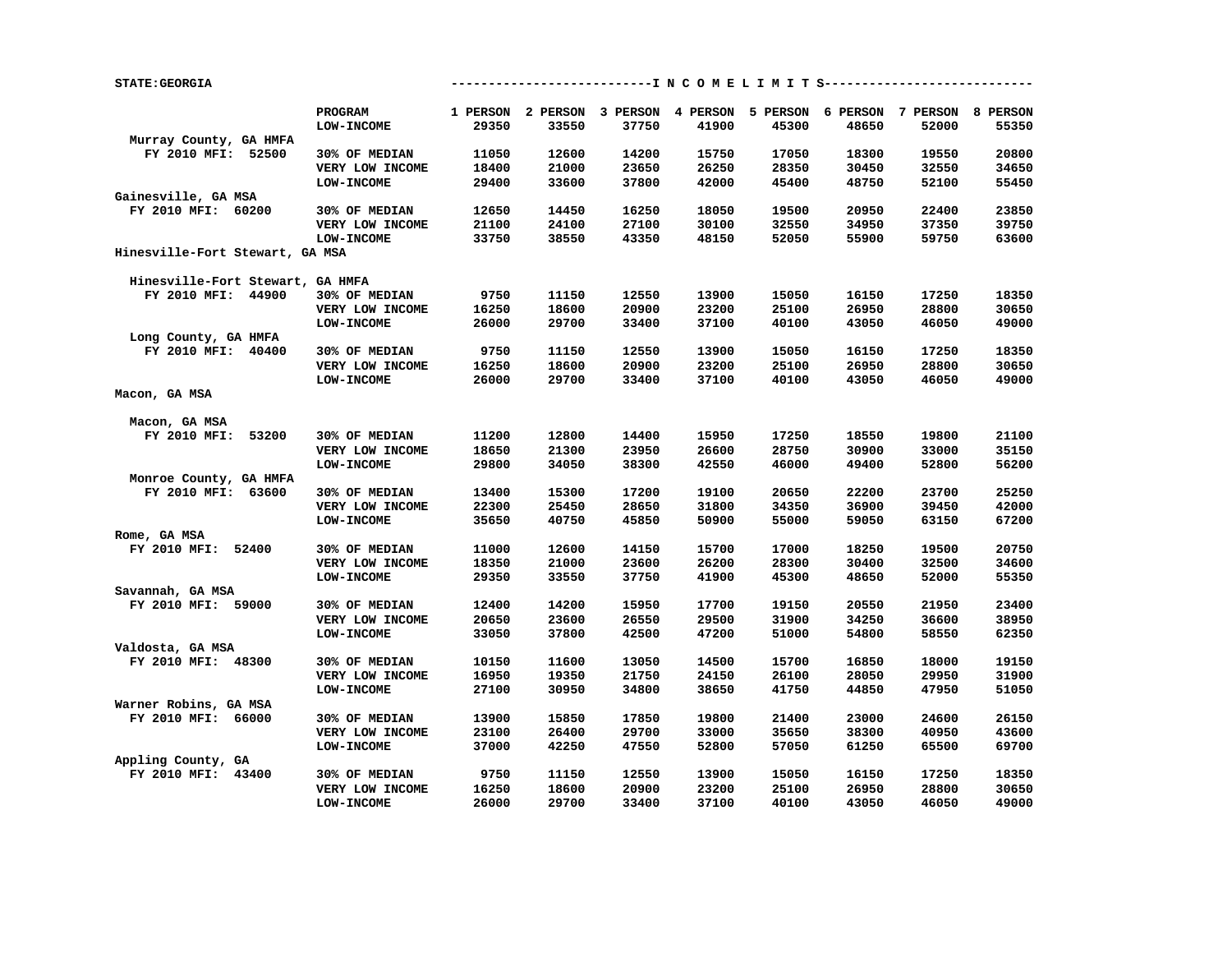| <b>STATE: GEORGIA</b> |                   |       |       |       |       | ----------I N C O M E L I M I T S----------                             |       |       |       |
|-----------------------|-------------------|-------|-------|-------|-------|-------------------------------------------------------------------------|-------|-------|-------|
| Atkinson County, GA   | <b>PROGRAM</b>    |       |       |       |       | 1 PERSON 2 PERSON 3 PERSON 4 PERSON 5 PERSON 6 PERSON 7 PERSON 8 PERSON |       |       |       |
| FY 2010 MFI: 40600    | 30% OF MEDIAN     | 9750  | 11150 | 12550 | 13900 | 15050                                                                   | 16150 | 17250 | 18350 |
|                       | VERY LOW INCOME   | 16250 | 18600 | 20900 | 23200 | 25100                                                                   | 26950 | 28800 | 30650 |
|                       | LOW-INCOME        | 26000 | 29700 | 33400 | 37100 | 40100                                                                   | 43050 | 46050 | 49000 |
| Bacon County, GA      |                   |       |       |       |       |                                                                         |       |       |       |
| FY 2010 MFI: 40600    | 30% OF MEDIAN     | 9750  | 11150 | 12550 | 13900 | 15050                                                                   | 16150 | 17250 | 18350 |
|                       | VERY LOW INCOME   | 16250 | 18600 | 20900 | 23200 | 25100                                                                   | 26950 | 28800 | 30650 |
|                       |                   | 26000 |       |       |       |                                                                         |       |       |       |
|                       | <b>LOW-INCOME</b> |       | 29700 | 33400 | 37100 | 40100                                                                   | 43050 | 46050 | 49000 |
| Baldwin County, GA    |                   |       |       |       |       |                                                                         |       |       |       |
| FY 2010 MFI: 51900    | 30% OF MEDIAN     | 10900 | 12450 | 14000 | 15550 | 16800                                                                   | 18050 | 19300 | 20550 |
|                       | VERY LOW INCOME   | 18200 | 20800 | 23400 | 25950 | 28050                                                                   | 30150 | 32200 | 34300 |
|                       | <b>LOW-INCOME</b> | 29050 | 33200 | 37350 | 41500 | 44850                                                                   | 48150 | 51500 | 54800 |
| Banks County, GA      |                   |       |       |       |       |                                                                         |       |       |       |
| FY 2010 MFI: 53700    | 30% OF MEDIAN     | 11300 | 12900 | 14500 | 16100 | 17400                                                                   | 18700 | 20000 | 21300 |
|                       | VERY LOW INCOME   | 18800 | 21500 | 24200 | 26850 | 29000                                                                   | 31150 | 33300 | 35450 |
|                       | LOW-INCOME        | 30100 | 34400 | 38700 | 42950 | 46400                                                                   | 49850 | 53300 | 56700 |
| Ben Hill County, GA   |                   |       |       |       |       |                                                                         |       |       |       |
| FY 2010 MFI: 41100    | 30% OF MEDIAN     | 9750  | 11150 | 12550 | 13900 | 15050                                                                   | 16150 | 17250 | 18350 |
|                       | VERY LOW INCOME   | 16250 | 18600 | 20900 | 23200 | 25100                                                                   | 26950 | 28800 | 30650 |
|                       | <b>LOW-INCOME</b> | 26000 | 29700 | 33400 | 37100 | 40100                                                                   | 43050 | 46050 | 49000 |
| Berrien County, GA    |                   |       |       |       |       |                                                                         |       |       |       |
| FY 2010 MFI: 43100    | 30% OF MEDIAN     | 9750  | 11150 | 12550 | 13900 | 15050                                                                   | 16150 | 17250 | 18350 |
|                       | VERY LOW INCOME   | 16250 | 18600 | 20900 | 23200 | 25100                                                                   | 26950 | 28800 | 30650 |
|                       | <b>LOW-INCOME</b> | 26000 | 29700 | 33400 | 37100 | 40100                                                                   | 43050 | 46050 | 49000 |
| Bleckley County, GA   |                   |       |       |       |       |                                                                         |       |       |       |
| FY 2010 MFI: 51100    | 30% OF MEDIAN     | 10750 | 12300 | 13850 | 15350 | 16600                                                                   | 17850 | 19050 | 20300 |
|                       | VERY LOW INCOME   | 17900 | 20450 | 23000 | 25550 | 27600                                                                   | 29650 | 31700 | 33750 |
|                       | <b>LOW-INCOME</b> | 28650 | 32750 | 36850 | 40900 | 44200                                                                   | 47450 | 50750 | 54000 |
| Bulloch County, GA    |                   |       |       |       |       |                                                                         |       |       |       |
| FY 2010 MFI: 53600    | 30% OF MEDIAN     | 11300 | 12900 | 14500 | 16100 | 17400                                                                   | 18700 | 20000 | 21300 |
|                       | VERY LOW INCOME   | 18800 | 21450 | 24150 | 26800 | 28950                                                                   | 31100 | 33250 | 35400 |
|                       | <b>LOW-INCOME</b> | 30050 | 34350 | 38650 | 42900 | 46350                                                                   | 49800 | 53200 | 56650 |
| Calhoun County, GA    |                   |       |       |       |       |                                                                         |       |       |       |
| FY 2010 MFI: 38600    | 30% OF MEDIAN     | 9750  | 11150 | 12550 | 13900 | 15050                                                                   | 16150 | 17250 | 18350 |
|                       | VERY LOW INCOME   | 16250 | 18600 | 20900 | 23200 | 25100                                                                   | 26950 | 28800 | 30650 |
|                       | <b>LOW-INCOME</b> | 26000 | 29700 | 33400 | 37100 | 40100                                                                   | 43050 | 46050 | 49000 |
| Camden County, GA     |                   |       |       |       |       |                                                                         |       |       |       |
| FY 2010 MFI: 56000    | 30% OF MEDIAN     | 11800 | 13450 | 15150 | 16800 | 18150                                                                   | 19500 | 20850 | 22200 |
|                       | VERY LOW INCOME   | 19600 | 22400 | 25200 | 28000 | 30250                                                                   | 32500 | 34750 | 37000 |
|                       | <b>LOW-INCOME</b> | 31400 | 35850 | 40350 | 44800 | 48400                                                                   | 52000 | 55600 | 59150 |
| Candler County, GA    |                   |       |       |       |       |                                                                         |       |       |       |
| FY 2010 MFI: 38200    | 30% OF MEDIAN     | 9750  | 11150 | 12550 | 13900 | 15050                                                                   | 16150 | 17250 | 18350 |
|                       |                   |       |       |       |       |                                                                         |       |       |       |
|                       | VERY LOW INCOME   | 16250 | 18600 | 20900 | 23200 | 25100                                                                   | 26950 | 28800 | 30650 |
|                       | <b>LOW-INCOME</b> | 26000 | 29700 | 33400 | 37100 | 40100                                                                   | 43050 | 46050 | 49000 |
| Charlton County, GA   |                   |       |       |       |       |                                                                         |       |       |       |
| FY 2010 MFI: 41600    | 30% OF MEDIAN     | 9750  | 11150 | 12550 | 13900 | 15050                                                                   | 16150 | 17250 | 18350 |
|                       | VERY LOW INCOME   | 16250 | 18600 | 20900 | 23200 | 25100                                                                   | 26950 | 28800 | 30650 |
|                       | <b>LOW-INCOME</b> | 26000 | 29700 | 33400 | 37100 | 40100                                                                   | 43050 | 46050 | 49000 |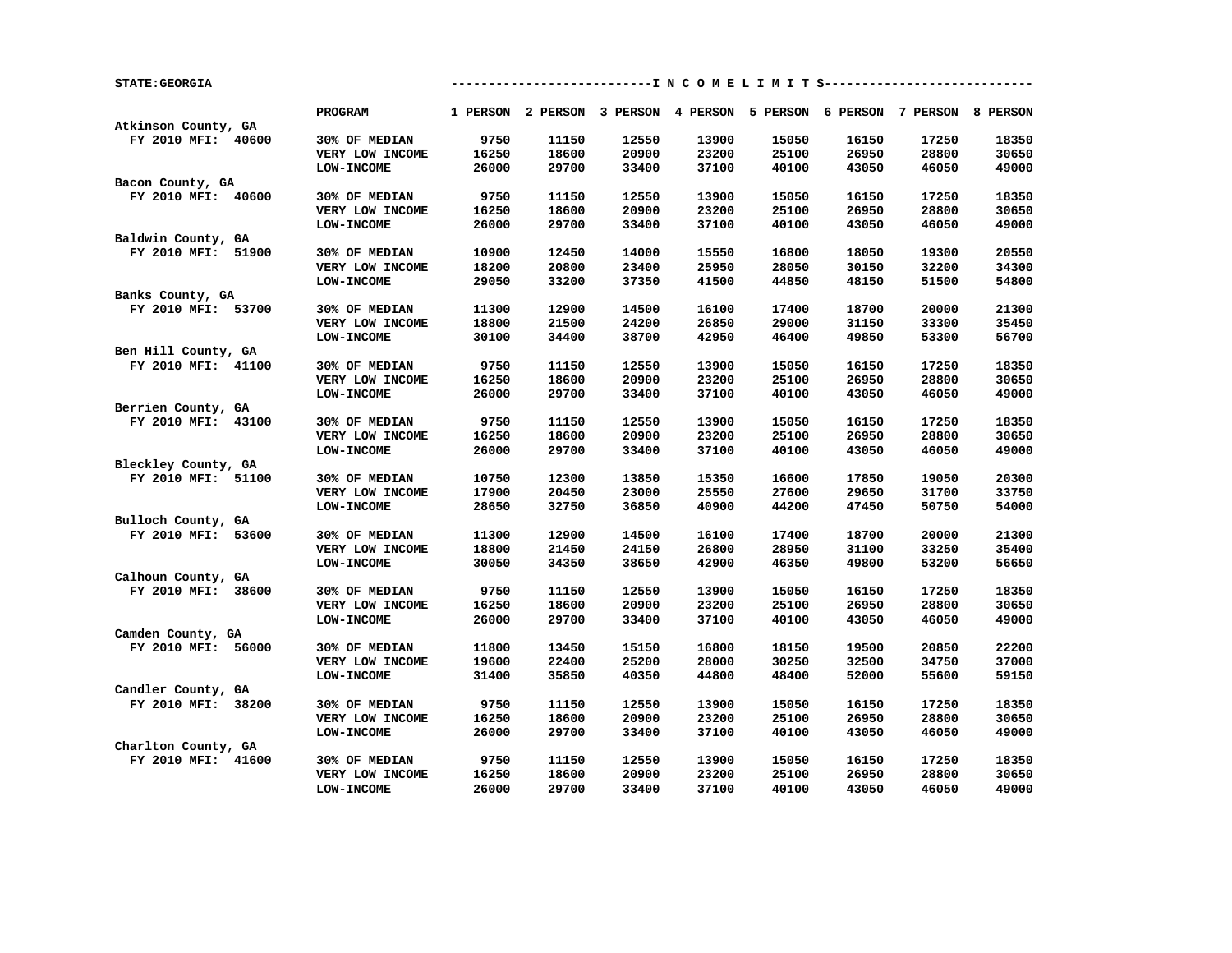| <b>STATE: GEORGIA</b> |                   |       |       |       |       |       | --------------------------I N C O M E L I M I T S-----------------      |       |       |
|-----------------------|-------------------|-------|-------|-------|-------|-------|-------------------------------------------------------------------------|-------|-------|
|                       | PROGRAM           |       |       |       |       |       | 1 PERSON 2 PERSON 3 PERSON 4 PERSON 5 PERSON 6 PERSON 7 PERSON 8 PERSON |       |       |
| Chattooga County, GA  |                   |       |       |       |       |       |                                                                         |       |       |
| FY 2010 MFI: 45100    | 30% OF MEDIAN     | 9750  | 11150 | 12550 | 13900 | 15050 | 16150                                                                   | 17250 | 18350 |
|                       | VERY LOW INCOME   | 16250 | 18600 | 20900 | 23200 | 25100 | 26950                                                                   | 28800 | 30650 |
|                       | <b>LOW-INCOME</b> | 26000 | 29700 | 33400 | 37100 | 40100 | 43050                                                                   | 46050 | 49000 |
| Clay County, GA       |                   |       |       |       |       |       |                                                                         |       |       |
| FY 2010 MFI: 34600    | 30% OF MEDIAN     | 9750  | 11150 | 12550 | 13900 | 15050 | 16150                                                                   | 17250 | 18350 |
|                       | VERY LOW INCOME   | 16250 | 18600 | 20900 | 23200 | 25100 | 26950                                                                   | 28800 | 30650 |
|                       | LOW-INCOME        | 26000 | 29700 | 33400 | 37100 | 40100 | 43050                                                                   | 46050 | 49000 |
| Clinch County, GA     |                   |       |       |       |       |       |                                                                         |       |       |
| FY 2010 MFI: 39500    | 30% OF MEDIAN     | 9750  | 11150 | 12550 | 13900 | 15050 | 16150                                                                   | 17250 | 18350 |
|                       | VERY LOW INCOME   | 16250 | 18600 | 20900 | 23200 | 25100 | 26950                                                                   | 28800 | 30650 |
|                       | LOW-INCOME        | 26000 | 29700 | 33400 | 37100 | 40100 | 43050                                                                   | 46050 | 49000 |
| Coffee County, GA     |                   |       |       |       |       |       |                                                                         |       |       |
| FY 2010 MFI: 44700    | 30% OF MEDIAN     | 9750  | 11150 | 12550 | 13900 | 15050 | 16150                                                                   | 17250 | 18350 |
|                       | VERY LOW INCOME   | 16250 | 18600 | 20900 | 23200 | 25100 | 26950                                                                   | 28800 | 30650 |
|                       | <b>LOW-INCOME</b> | 26000 | 29700 | 33400 | 37100 | 40100 | 43050                                                                   | 46050 | 49000 |
| Colquitt County, GA   |                   |       |       |       |       |       |                                                                         |       |       |
| FY 2010 MFI: 43300    | 30% OF MEDIAN     | 9750  | 11150 | 12550 | 13900 | 15050 | 16150                                                                   | 17250 | 18350 |
|                       | VERY LOW INCOME   | 16250 | 18600 | 20900 | 23200 | 25100 | 26950                                                                   | 28800 | 30650 |
|                       | <b>LOW-INCOME</b> | 26000 | 29700 | 33400 | 37100 | 40100 | 43050                                                                   | 46050 | 49000 |
| Cook County, GA       |                   |       |       |       |       |       |                                                                         |       |       |
| FY 2010 MFI: 39600    | 30% OF MEDIAN     | 9750  | 11150 | 12550 | 13900 | 15050 | 16150                                                                   | 17250 | 18350 |
|                       | VERY LOW INCOME   | 16250 | 18600 | 20900 | 23200 | 25100 | 26950                                                                   | 28800 | 30650 |
|                       | <b>LOW-INCOME</b> | 26000 | 29700 | 33400 | 37100 | 40100 | 43050                                                                   | 46050 | 49000 |
| Crisp County, GA      |                   |       |       |       |       |       |                                                                         |       |       |
| FY 2010 MFI: 40700    | 30% OF MEDIAN     | 9750  | 11150 | 12550 | 13900 | 15050 | 16150                                                                   | 17250 | 18350 |
|                       | VERY LOW INCOME   | 16250 | 18600 | 20900 | 23200 | 25100 | 26950                                                                   | 28800 | 30650 |
|                       | LOW-INCOME        | 26000 | 29700 | 33400 | 37100 | 40100 | 43050                                                                   | 46050 | 49000 |
| Decatur County, GA    |                   |       |       |       |       |       |                                                                         |       |       |
| FY 2010 MFI: 40600    | 30% OF MEDIAN     | 9750  | 11150 | 12550 | 13900 | 15050 | 16150                                                                   | 17250 | 18350 |
|                       |                   |       |       |       |       |       |                                                                         |       |       |
|                       | VERY LOW INCOME   | 16250 | 18600 | 20900 | 23200 | 25100 | 26950                                                                   | 28800 | 30650 |
|                       | <b>LOW-INCOME</b> | 26000 | 29700 | 33400 | 37100 | 40100 | 43050                                                                   | 46050 | 49000 |
| Dodge County, GA      |                   |       |       |       |       |       |                                                                         |       |       |
| FY 2010 MFI: 43200    | 30% OF MEDIAN     | 9750  | 11150 | 12550 | 13900 | 15050 | 16150                                                                   | 17250 | 18350 |
|                       | VERY LOW INCOME   | 16250 | 18600 | 20900 | 23200 | 25100 | 26950                                                                   | 28800 | 30650 |
|                       | <b>LOW-INCOME</b> | 26000 | 29700 | 33400 | 37100 | 40100 | 43050                                                                   | 46050 | 49000 |
| Dooly County, GA      |                   |       |       |       |       |       |                                                                         |       |       |
| FY 2010 MFI: 44000    | 30% OF MEDIAN     | 9750  | 11150 | 12550 | 13900 | 15050 | 16150                                                                   | 17250 | 18350 |
|                       | VERY LOW INCOME   | 16250 | 18600 | 20900 | 23200 | 25100 | 26950                                                                   | 28800 | 30650 |
|                       | <b>LOW-INCOME</b> | 26000 | 29700 | 33400 | 37100 | 40100 | 43050                                                                   | 46050 | 49000 |
| Early County, GA      |                   |       |       |       |       |       |                                                                         |       |       |
| FY 2010 MFI: 38800    | 30% OF MEDIAN     | 9750  | 11150 | 12550 | 13900 | 15050 | 16150                                                                   | 17250 | 18350 |
|                       | VERY LOW INCOME   | 16250 | 18600 | 20900 | 23200 | 25100 | 26950                                                                   | 28800 | 30650 |
|                       | <b>LOW-INCOME</b> | 26000 | 29700 | 33400 | 37100 | 40100 | 43050                                                                   | 46050 | 49000 |
| Elbert County, GA     |                   |       |       |       |       |       |                                                                         |       |       |
| FY 2010 MFI: 42000    | 30% OF MEDIAN     | 9750  | 11150 | 12550 | 13900 | 15050 | 16150                                                                   | 17250 | 18350 |
|                       | VERY LOW INCOME   | 16250 | 18600 | 20900 | 23200 | 25100 | 26950                                                                   | 28800 | 30650 |
|                       | <b>LOW-INCOME</b> | 26000 | 29700 | 33400 | 37100 | 40100 | 43050                                                                   | 46050 | 49000 |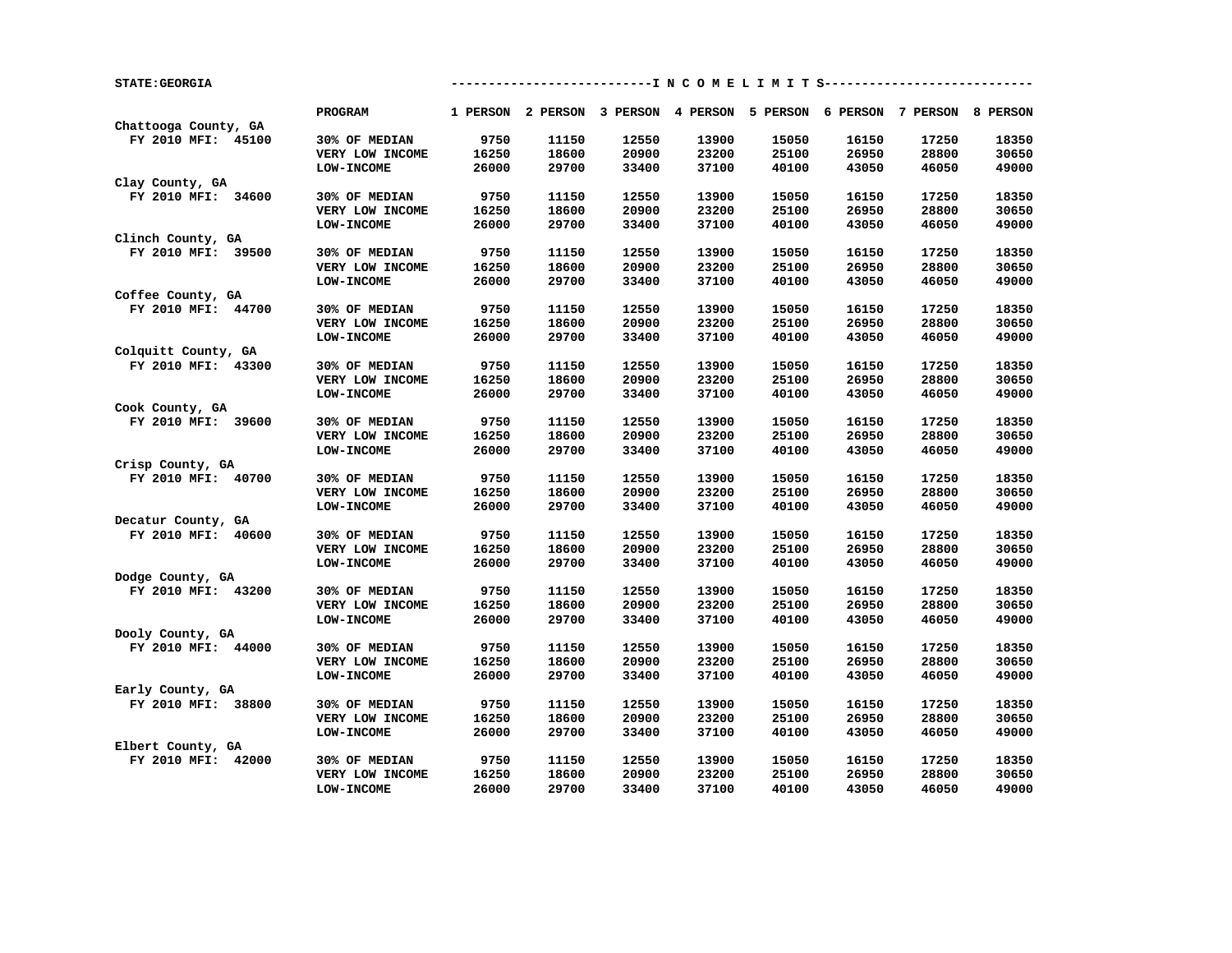| <b>STATE: GEORGIA</b>                   |                   |       |       |       | ------------I N C O M E L I M I T S----------                           |       |       |       |       |
|-----------------------------------------|-------------------|-------|-------|-------|-------------------------------------------------------------------------|-------|-------|-------|-------|
| Emanuel County, GA                      | <b>PROGRAM</b>    |       |       |       | 1 PERSON 2 PERSON 3 PERSON 4 PERSON 5 PERSON 6 PERSON 7 PERSON 8 PERSON |       |       |       |       |
| FY 2010 MFI: 38500                      | 30% OF MEDIAN     | 9750  | 11150 | 12550 | 13900                                                                   | 15050 | 16150 | 17250 | 18350 |
|                                         | VERY LOW INCOME   | 16250 | 18600 | 20900 | 23200                                                                   | 25100 | 26950 | 28800 | 30650 |
|                                         | LOW-INCOME        | 26000 | 29700 | 33400 | 37100                                                                   | 40100 | 43050 | 46050 | 49000 |
|                                         |                   |       |       |       |                                                                         |       |       |       |       |
| Evans County, GA                        |                   |       |       |       |                                                                         |       |       |       |       |
| FY 2010 MFI: 38700                      | 30% OF MEDIAN     | 9750  | 11150 | 12550 | 13900                                                                   | 15050 | 16150 | 17250 | 18350 |
|                                         | VERY LOW INCOME   | 16250 | 18600 | 20900 | 23200                                                                   | 25100 | 26950 | 28800 | 30650 |
|                                         | LOW-INCOME        | 26000 | 29700 | 33400 | 37100                                                                   | 40100 | 43050 | 46050 | 49000 |
| Fannin County, GA                       |                   |       |       |       |                                                                         |       |       |       |       |
| FY 2010 MFI: 43600                      | 30% OF MEDIAN     | 9750  | 11150 | 12550 | 13900                                                                   | 15050 | 16150 | 17250 | 18350 |
|                                         | VERY LOW INCOME   | 16250 | 18600 | 20900 | 23200                                                                   | 25100 | 26950 | 28800 | 30650 |
|                                         | <b>LOW-INCOME</b> | 26000 | 29700 | 33400 | 37100                                                                   | 40100 | 43050 | 46050 | 49000 |
| Franklin County, GA                     |                   |       |       |       |                                                                         |       |       |       |       |
| FY 2010 MFI: 46700                      | 30% OF MEDIAN     | 9800  | 11200 | 12600 | 14000                                                                   | 15150 | 16250 | 17400 | 18500 |
|                                         | VERY LOW INCOME   | 16350 | 18700 | 21050 | 23350                                                                   | 25250 | 27100 | 29000 | 30850 |
|                                         | LOW-INCOME        | 26150 | 29900 | 33650 | 37350                                                                   | 40350 | 43350 | 46350 | 49350 |
| Gilmer County, GA                       |                   |       |       |       |                                                                         |       |       |       |       |
| FY 2010 MFI: 46600                      | 30% OF MEDIAN     | 9800  | 11200 | 12600 | 14000                                                                   | 15150 | 16250 | 17400 | 18500 |
|                                         | VERY LOW INCOME   | 16350 | 18650 | 21000 | 23300                                                                   | 25200 | 27050 | 28900 | 30800 |
|                                         | <b>LOW-INCOME</b> | 26150 | 29850 | 33600 | 37300                                                                   | 40300 | 43300 | 46300 | 49250 |
| Glascock County, GA                     |                   |       |       |       |                                                                         |       |       |       |       |
| FY 2010 MFI: 45500                      | 30% OF MEDIAN     | 9750  | 11150 | 12550 | 13900                                                                   | 15050 | 16150 | 17250 | 18350 |
|                                         | VERY LOW INCOME   | 16250 | 18600 | 20900 | 23200                                                                   | 25100 | 26950 | 28800 | 30650 |
|                                         | LOW-INCOME        | 26000 | 29700 | 33400 | 37100                                                                   | 40100 | 43050 | 46050 | 49000 |
| Gordon County, GA                       |                   |       |       |       |                                                                         |       |       |       |       |
| FY 2010 MFI: 53200                      | 30% OF MEDIAN     | 11200 | 12800 | 14400 | 15950                                                                   | 17250 | 18550 | 19800 | 21100 |
|                                         | VERY LOW INCOME   | 18650 | 21300 | 23950 | 26600                                                                   | 28750 | 30900 | 33000 | 35150 |
|                                         | LOW-INCOME        | 29800 | 34050 | 38300 | 42550                                                                   | 46000 | 49400 | 52800 | 56200 |
| Grady County, GA                        |                   |       |       |       |                                                                         |       |       |       |       |
| FY 2010 MFI: 42600                      | 30% OF MEDIAN     | 9750  | 11150 | 12550 | 13900                                                                   | 15050 | 16150 | 17250 | 18350 |
|                                         | VERY LOW INCOME   | 16250 | 18600 | 20900 | 23200                                                                   | 25100 | 26950 | 28800 | 30650 |
|                                         | <b>LOW-INCOME</b> | 26000 | 29700 | 33400 | 37100                                                                   | 40100 | 43050 | 46050 | 49000 |
|                                         |                   |       |       |       |                                                                         |       |       |       |       |
| Greene County, GA<br>FY 2010 MFI: 49500 | 30% OF MEDIAN     | 10400 | 11900 | 13400 | 14850                                                                   | 16050 | 17250 | 18450 | 19650 |
|                                         |                   |       |       |       |                                                                         |       |       |       | 32700 |
|                                         | VERY LOW INCOME   | 17350 | 19800 | 22300 | 24750                                                                   | 26750 | 28750 | 30700 |       |
|                                         | <b>LOW-INCOME</b> | 27750 | 31700 | 35650 | 39600                                                                   | 42800 | 45950 | 49150 | 52300 |
| Habersham County, GA                    |                   |       |       |       |                                                                         |       |       |       |       |
| FY 2010 MFI: 52600                      | 30% OF MEDIAN     | 11100 | 12650 | 14250 | 15800                                                                   | 17100 | 18350 | 19600 | 20900 |
|                                         | VERY LOW INCOME   | 18450 | 21050 | 23700 | 26300                                                                   | 28450 | 30550 | 32650 | 34750 |
|                                         | <b>LOW-INCOME</b> | 29500 | 33700 | 37900 | 42100                                                                   | 45500 | 48850 | 52250 | 55600 |
| Hancock County, GA                      |                   |       |       |       |                                                                         |       |       |       |       |
| FY 2010 MFI: 33900                      | 30% OF MEDIAN     | 9750  | 11150 | 12550 | 13900                                                                   | 15050 | 16150 | 17250 | 18350 |
|                                         | VERY LOW INCOME   | 16250 | 18600 | 20900 | 23200                                                                   | 25100 | 26950 | 28800 | 30650 |
|                                         | <b>LOW-INCOME</b> | 26000 | 29700 | 33400 | 37100                                                                   | 40100 | 43050 | 46050 | 49000 |
| Hart County, GA                         |                   |       |       |       |                                                                         |       |       |       |       |
| FY 2010 MFI: 49200                      | 30% OF MEDIAN     | 10350 | 11800 | 13300 | 14750                                                                   | 15950 | 17150 | 18300 | 19500 |
|                                         | VERY LOW INCOME   | 17250 | 19700 | 22150 | 24600                                                                   | 26600 | 28550 | 30550 | 32500 |
|                                         | <b>LOW-INCOME</b> | 27550 | 31500 | 35450 | 39350                                                                   | 42500 | 45650 | 48800 | 51950 |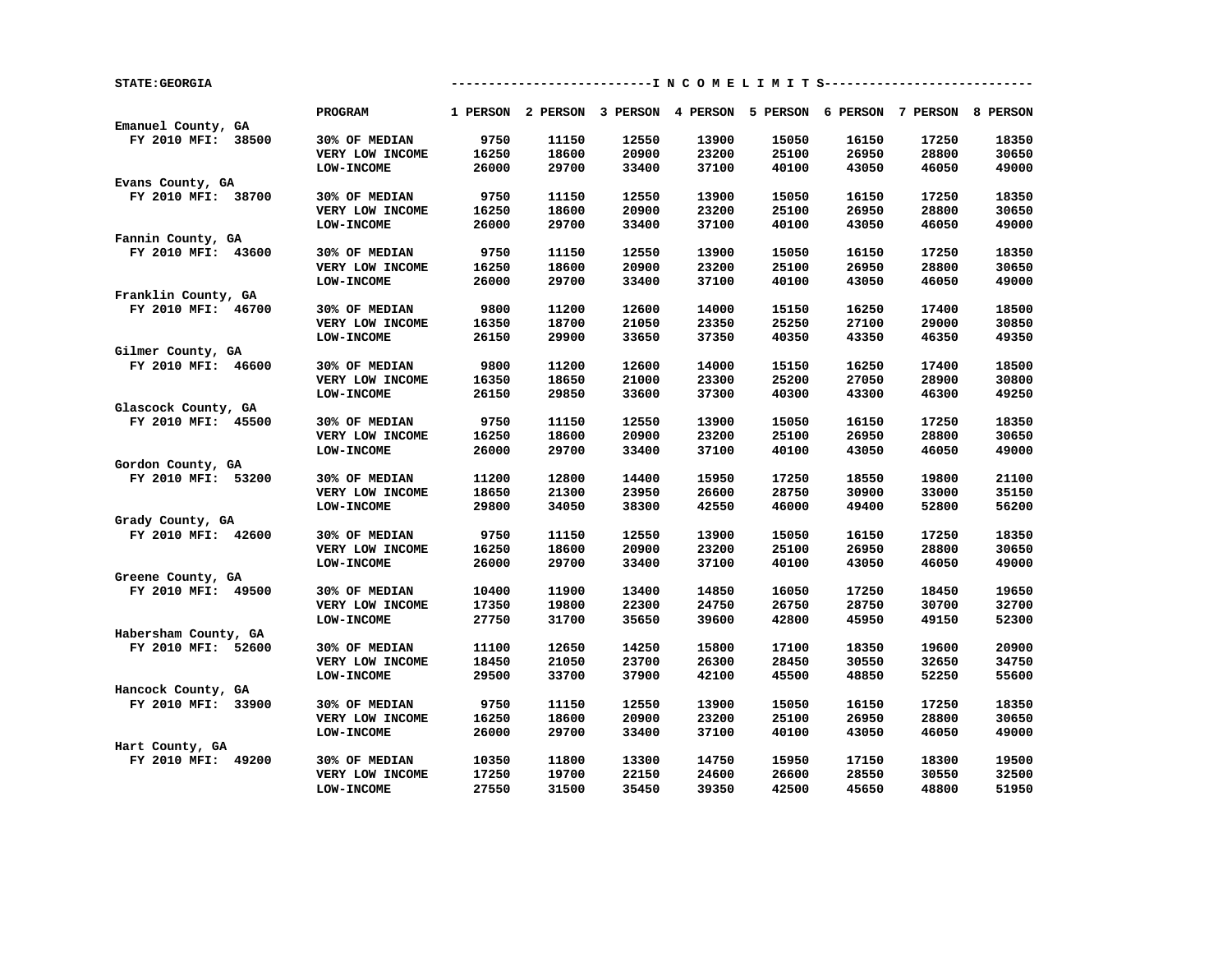| <b>PROGRAM</b><br>1 PERSON 2 PERSON 3 PERSON 4 PERSON 5 PERSON 6 PERSON 7 PERSON 8 PERSON<br>Irwin County, GA<br>FY 2010 MFI: 43800<br>30% OF MEDIAN<br>9750<br>12550<br>13900<br>15050<br>17250<br>18350<br>11150<br>16150<br>16250<br>18600<br>20900<br>23200<br>25100<br>26950<br>28800<br>30650<br>VERY LOW INCOME<br>29700<br>33400<br>37100<br>40100<br>43050<br>46050<br>49000<br><b>LOW-INCOME</b><br>26000<br>Jackson County, GA<br>FY 2010 MFI: 56600<br>13600<br>15300<br>17000<br>18400<br>22450<br>30% OF MEDIAN<br>11900<br>19750<br>21100<br>22650<br>25500<br>28300<br>32850<br>35100<br>37400<br>VERY LOW INCOME<br>19850<br>30600<br>56200<br>59800<br>31750<br>36250<br>40800<br>45300<br>48950<br>52550<br><b>LOW-INCOME</b><br>Jeff Davis County, GA<br>FY 2010 MFI: 38500<br>30% OF MEDIAN<br>9750<br>11150<br>12550<br>13900<br>15050<br>16150<br>17250<br>18350<br>16250<br>18600<br>20900<br>23200<br>25100<br>26950<br>28800<br>30650<br>VERY LOW INCOME<br>29700<br>40100<br>LOW-INCOME<br>26000<br>33400<br>37100<br>43050<br>46050<br>49000<br>Jefferson County, GA<br>FY 2010 MFI: 39000<br>30% OF MEDIAN<br>9750<br>11150<br>12550<br>13900<br>15050<br>16150<br>17250<br>18350<br>16250<br>18600<br>20900<br>23200<br>25100<br>26950<br>28800<br>30650<br>VERY LOW INCOME<br><b>LOW-INCOME</b><br>26000<br>29700<br>33400<br>37100<br>40100<br>43050<br>46050<br>49000<br>Jenkins County, GA<br>9750<br>FY 2010 MFI: 36800<br>30% OF MEDIAN<br>11150<br>12550<br>13900<br>15050<br>16150<br>17250<br>18350<br>16250<br>28800<br>VERY LOW INCOME<br>18600<br>20900<br>23200<br>25100<br>26950<br>30650<br><b>LOW-INCOME</b><br>26000<br>29700<br>33400<br>37100<br>40100<br>43050<br>46050<br>49000<br>Johnson County, GA<br>FY 2010 MFI: 36900<br>9750<br>11150<br>12550<br>13900<br>15050<br>16150<br>17250<br>18350<br>30% OF MEDIAN<br>16250<br>18600<br>20900<br>23200<br>25100<br>26950<br>28800<br>30650<br>VERY LOW INCOME<br>26000<br>29700<br>33400<br>37100<br>40100<br>43050<br>49000<br>LOW-INCOME<br>46050<br>Laurens County, GA<br>FY 2010 MFI: 47600<br>10050<br>11450<br>12900<br>14300<br>15450<br>16600<br>18900<br>30% OF MEDIAN<br>17750<br>19050<br>23800<br>25750<br>27650<br>29550<br>31450<br>VERY LOW INCOME<br>16700<br>21450<br>30500<br>44200<br>47250<br>50300<br>LOW-INCOME<br>26700<br>34300<br>38100<br>41150<br>Lincoln County, GA<br>FY 2010 MFI: 45600<br>9750<br>18350<br>30% OF MEDIAN<br>11150<br>12550<br>13900<br>15050<br>16150<br>17250<br>20900<br>23200<br>25100<br>26950<br>28800<br>VERY LOW INCOME<br>16250<br>18600<br>30650<br>26000<br>29700<br>33400<br>37100<br>40100<br>43050<br>46050<br>49000<br><b>LOW-INCOME</b><br>Lumpkin County, GA<br>22850<br>FY 2010 MFI: 57700<br>12150<br>13850<br>15600<br>17300<br>18700<br>20100<br>21500<br>30% OF MEDIAN<br>20200<br>23100<br>26000<br>28850<br>31200<br>33500<br>35800<br>38100<br>VERY LOW INCOME<br>32350<br>36950<br>41550<br>46150<br>49850<br>53550<br>57250<br>60950<br>LOW-INCOME<br>Macon County, GA<br>FY 2010 MFI: 36600<br>9750<br>13900<br>15050<br>17250<br>18350<br>30% OF MEDIAN<br>11150<br>12550<br>16150<br>16250<br>18600<br>20900<br>23200<br>25100<br>26950<br>28800<br>30650<br>VERY LOW INCOME | <b>STATE: GEORGIA</b> |  |  |  | ------------------I N C O M E L I M I T S------------------------ |  |
|--------------------------------------------------------------------------------------------------------------------------------------------------------------------------------------------------------------------------------------------------------------------------------------------------------------------------------------------------------------------------------------------------------------------------------------------------------------------------------------------------------------------------------------------------------------------------------------------------------------------------------------------------------------------------------------------------------------------------------------------------------------------------------------------------------------------------------------------------------------------------------------------------------------------------------------------------------------------------------------------------------------------------------------------------------------------------------------------------------------------------------------------------------------------------------------------------------------------------------------------------------------------------------------------------------------------------------------------------------------------------------------------------------------------------------------------------------------------------------------------------------------------------------------------------------------------------------------------------------------------------------------------------------------------------------------------------------------------------------------------------------------------------------------------------------------------------------------------------------------------------------------------------------------------------------------------------------------------------------------------------------------------------------------------------------------------------------------------------------------------------------------------------------------------------------------------------------------------------------------------------------------------------------------------------------------------------------------------------------------------------------------------------------------------------------------------------------------------------------------------------------------------------------------------------------------------------------------------------------------------------------------------------------------------------------------------------------------------------------------------------------------------------------------------------------------------------------------------------------------------------------------------------------------------------------------------------------------------------------------------------------------------------------------------------------------------------------------------------------------------------------------------------------------------------------------------------------------------------------------------------------------|-----------------------|--|--|--|-------------------------------------------------------------------|--|
|                                                                                                                                                                                                                                                                                                                                                                                                                                                                                                                                                                                                                                                                                                                                                                                                                                                                                                                                                                                                                                                                                                                                                                                                                                                                                                                                                                                                                                                                                                                                                                                                                                                                                                                                                                                                                                                                                                                                                                                                                                                                                                                                                                                                                                                                                                                                                                                                                                                                                                                                                                                                                                                                                                                                                                                                                                                                                                                                                                                                                                                                                                                                                                                                                                                              |                       |  |  |  |                                                                   |  |
|                                                                                                                                                                                                                                                                                                                                                                                                                                                                                                                                                                                                                                                                                                                                                                                                                                                                                                                                                                                                                                                                                                                                                                                                                                                                                                                                                                                                                                                                                                                                                                                                                                                                                                                                                                                                                                                                                                                                                                                                                                                                                                                                                                                                                                                                                                                                                                                                                                                                                                                                                                                                                                                                                                                                                                                                                                                                                                                                                                                                                                                                                                                                                                                                                                                              |                       |  |  |  |                                                                   |  |
|                                                                                                                                                                                                                                                                                                                                                                                                                                                                                                                                                                                                                                                                                                                                                                                                                                                                                                                                                                                                                                                                                                                                                                                                                                                                                                                                                                                                                                                                                                                                                                                                                                                                                                                                                                                                                                                                                                                                                                                                                                                                                                                                                                                                                                                                                                                                                                                                                                                                                                                                                                                                                                                                                                                                                                                                                                                                                                                                                                                                                                                                                                                                                                                                                                                              |                       |  |  |  |                                                                   |  |
|                                                                                                                                                                                                                                                                                                                                                                                                                                                                                                                                                                                                                                                                                                                                                                                                                                                                                                                                                                                                                                                                                                                                                                                                                                                                                                                                                                                                                                                                                                                                                                                                                                                                                                                                                                                                                                                                                                                                                                                                                                                                                                                                                                                                                                                                                                                                                                                                                                                                                                                                                                                                                                                                                                                                                                                                                                                                                                                                                                                                                                                                                                                                                                                                                                                              |                       |  |  |  |                                                                   |  |
|                                                                                                                                                                                                                                                                                                                                                                                                                                                                                                                                                                                                                                                                                                                                                                                                                                                                                                                                                                                                                                                                                                                                                                                                                                                                                                                                                                                                                                                                                                                                                                                                                                                                                                                                                                                                                                                                                                                                                                                                                                                                                                                                                                                                                                                                                                                                                                                                                                                                                                                                                                                                                                                                                                                                                                                                                                                                                                                                                                                                                                                                                                                                                                                                                                                              |                       |  |  |  |                                                                   |  |
|                                                                                                                                                                                                                                                                                                                                                                                                                                                                                                                                                                                                                                                                                                                                                                                                                                                                                                                                                                                                                                                                                                                                                                                                                                                                                                                                                                                                                                                                                                                                                                                                                                                                                                                                                                                                                                                                                                                                                                                                                                                                                                                                                                                                                                                                                                                                                                                                                                                                                                                                                                                                                                                                                                                                                                                                                                                                                                                                                                                                                                                                                                                                                                                                                                                              |                       |  |  |  |                                                                   |  |
|                                                                                                                                                                                                                                                                                                                                                                                                                                                                                                                                                                                                                                                                                                                                                                                                                                                                                                                                                                                                                                                                                                                                                                                                                                                                                                                                                                                                                                                                                                                                                                                                                                                                                                                                                                                                                                                                                                                                                                                                                                                                                                                                                                                                                                                                                                                                                                                                                                                                                                                                                                                                                                                                                                                                                                                                                                                                                                                                                                                                                                                                                                                                                                                                                                                              |                       |  |  |  |                                                                   |  |
|                                                                                                                                                                                                                                                                                                                                                                                                                                                                                                                                                                                                                                                                                                                                                                                                                                                                                                                                                                                                                                                                                                                                                                                                                                                                                                                                                                                                                                                                                                                                                                                                                                                                                                                                                                                                                                                                                                                                                                                                                                                                                                                                                                                                                                                                                                                                                                                                                                                                                                                                                                                                                                                                                                                                                                                                                                                                                                                                                                                                                                                                                                                                                                                                                                                              |                       |  |  |  |                                                                   |  |
|                                                                                                                                                                                                                                                                                                                                                                                                                                                                                                                                                                                                                                                                                                                                                                                                                                                                                                                                                                                                                                                                                                                                                                                                                                                                                                                                                                                                                                                                                                                                                                                                                                                                                                                                                                                                                                                                                                                                                                                                                                                                                                                                                                                                                                                                                                                                                                                                                                                                                                                                                                                                                                                                                                                                                                                                                                                                                                                                                                                                                                                                                                                                                                                                                                                              |                       |  |  |  |                                                                   |  |
|                                                                                                                                                                                                                                                                                                                                                                                                                                                                                                                                                                                                                                                                                                                                                                                                                                                                                                                                                                                                                                                                                                                                                                                                                                                                                                                                                                                                                                                                                                                                                                                                                                                                                                                                                                                                                                                                                                                                                                                                                                                                                                                                                                                                                                                                                                                                                                                                                                                                                                                                                                                                                                                                                                                                                                                                                                                                                                                                                                                                                                                                                                                                                                                                                                                              |                       |  |  |  |                                                                   |  |
|                                                                                                                                                                                                                                                                                                                                                                                                                                                                                                                                                                                                                                                                                                                                                                                                                                                                                                                                                                                                                                                                                                                                                                                                                                                                                                                                                                                                                                                                                                                                                                                                                                                                                                                                                                                                                                                                                                                                                                                                                                                                                                                                                                                                                                                                                                                                                                                                                                                                                                                                                                                                                                                                                                                                                                                                                                                                                                                                                                                                                                                                                                                                                                                                                                                              |                       |  |  |  |                                                                   |  |
|                                                                                                                                                                                                                                                                                                                                                                                                                                                                                                                                                                                                                                                                                                                                                                                                                                                                                                                                                                                                                                                                                                                                                                                                                                                                                                                                                                                                                                                                                                                                                                                                                                                                                                                                                                                                                                                                                                                                                                                                                                                                                                                                                                                                                                                                                                                                                                                                                                                                                                                                                                                                                                                                                                                                                                                                                                                                                                                                                                                                                                                                                                                                                                                                                                                              |                       |  |  |  |                                                                   |  |
|                                                                                                                                                                                                                                                                                                                                                                                                                                                                                                                                                                                                                                                                                                                                                                                                                                                                                                                                                                                                                                                                                                                                                                                                                                                                                                                                                                                                                                                                                                                                                                                                                                                                                                                                                                                                                                                                                                                                                                                                                                                                                                                                                                                                                                                                                                                                                                                                                                                                                                                                                                                                                                                                                                                                                                                                                                                                                                                                                                                                                                                                                                                                                                                                                                                              |                       |  |  |  |                                                                   |  |
|                                                                                                                                                                                                                                                                                                                                                                                                                                                                                                                                                                                                                                                                                                                                                                                                                                                                                                                                                                                                                                                                                                                                                                                                                                                                                                                                                                                                                                                                                                                                                                                                                                                                                                                                                                                                                                                                                                                                                                                                                                                                                                                                                                                                                                                                                                                                                                                                                                                                                                                                                                                                                                                                                                                                                                                                                                                                                                                                                                                                                                                                                                                                                                                                                                                              |                       |  |  |  |                                                                   |  |
|                                                                                                                                                                                                                                                                                                                                                                                                                                                                                                                                                                                                                                                                                                                                                                                                                                                                                                                                                                                                                                                                                                                                                                                                                                                                                                                                                                                                                                                                                                                                                                                                                                                                                                                                                                                                                                                                                                                                                                                                                                                                                                                                                                                                                                                                                                                                                                                                                                                                                                                                                                                                                                                                                                                                                                                                                                                                                                                                                                                                                                                                                                                                                                                                                                                              |                       |  |  |  |                                                                   |  |
|                                                                                                                                                                                                                                                                                                                                                                                                                                                                                                                                                                                                                                                                                                                                                                                                                                                                                                                                                                                                                                                                                                                                                                                                                                                                                                                                                                                                                                                                                                                                                                                                                                                                                                                                                                                                                                                                                                                                                                                                                                                                                                                                                                                                                                                                                                                                                                                                                                                                                                                                                                                                                                                                                                                                                                                                                                                                                                                                                                                                                                                                                                                                                                                                                                                              |                       |  |  |  |                                                                   |  |
|                                                                                                                                                                                                                                                                                                                                                                                                                                                                                                                                                                                                                                                                                                                                                                                                                                                                                                                                                                                                                                                                                                                                                                                                                                                                                                                                                                                                                                                                                                                                                                                                                                                                                                                                                                                                                                                                                                                                                                                                                                                                                                                                                                                                                                                                                                                                                                                                                                                                                                                                                                                                                                                                                                                                                                                                                                                                                                                                                                                                                                                                                                                                                                                                                                                              |                       |  |  |  |                                                                   |  |
|                                                                                                                                                                                                                                                                                                                                                                                                                                                                                                                                                                                                                                                                                                                                                                                                                                                                                                                                                                                                                                                                                                                                                                                                                                                                                                                                                                                                                                                                                                                                                                                                                                                                                                                                                                                                                                                                                                                                                                                                                                                                                                                                                                                                                                                                                                                                                                                                                                                                                                                                                                                                                                                                                                                                                                                                                                                                                                                                                                                                                                                                                                                                                                                                                                                              |                       |  |  |  |                                                                   |  |
|                                                                                                                                                                                                                                                                                                                                                                                                                                                                                                                                                                                                                                                                                                                                                                                                                                                                                                                                                                                                                                                                                                                                                                                                                                                                                                                                                                                                                                                                                                                                                                                                                                                                                                                                                                                                                                                                                                                                                                                                                                                                                                                                                                                                                                                                                                                                                                                                                                                                                                                                                                                                                                                                                                                                                                                                                                                                                                                                                                                                                                                                                                                                                                                                                                                              |                       |  |  |  |                                                                   |  |
|                                                                                                                                                                                                                                                                                                                                                                                                                                                                                                                                                                                                                                                                                                                                                                                                                                                                                                                                                                                                                                                                                                                                                                                                                                                                                                                                                                                                                                                                                                                                                                                                                                                                                                                                                                                                                                                                                                                                                                                                                                                                                                                                                                                                                                                                                                                                                                                                                                                                                                                                                                                                                                                                                                                                                                                                                                                                                                                                                                                                                                                                                                                                                                                                                                                              |                       |  |  |  |                                                                   |  |
|                                                                                                                                                                                                                                                                                                                                                                                                                                                                                                                                                                                                                                                                                                                                                                                                                                                                                                                                                                                                                                                                                                                                                                                                                                                                                                                                                                                                                                                                                                                                                                                                                                                                                                                                                                                                                                                                                                                                                                                                                                                                                                                                                                                                                                                                                                                                                                                                                                                                                                                                                                                                                                                                                                                                                                                                                                                                                                                                                                                                                                                                                                                                                                                                                                                              |                       |  |  |  |                                                                   |  |
|                                                                                                                                                                                                                                                                                                                                                                                                                                                                                                                                                                                                                                                                                                                                                                                                                                                                                                                                                                                                                                                                                                                                                                                                                                                                                                                                                                                                                                                                                                                                                                                                                                                                                                                                                                                                                                                                                                                                                                                                                                                                                                                                                                                                                                                                                                                                                                                                                                                                                                                                                                                                                                                                                                                                                                                                                                                                                                                                                                                                                                                                                                                                                                                                                                                              |                       |  |  |  |                                                                   |  |
|                                                                                                                                                                                                                                                                                                                                                                                                                                                                                                                                                                                                                                                                                                                                                                                                                                                                                                                                                                                                                                                                                                                                                                                                                                                                                                                                                                                                                                                                                                                                                                                                                                                                                                                                                                                                                                                                                                                                                                                                                                                                                                                                                                                                                                                                                                                                                                                                                                                                                                                                                                                                                                                                                                                                                                                                                                                                                                                                                                                                                                                                                                                                                                                                                                                              |                       |  |  |  |                                                                   |  |
|                                                                                                                                                                                                                                                                                                                                                                                                                                                                                                                                                                                                                                                                                                                                                                                                                                                                                                                                                                                                                                                                                                                                                                                                                                                                                                                                                                                                                                                                                                                                                                                                                                                                                                                                                                                                                                                                                                                                                                                                                                                                                                                                                                                                                                                                                                                                                                                                                                                                                                                                                                                                                                                                                                                                                                                                                                                                                                                                                                                                                                                                                                                                                                                                                                                              |                       |  |  |  |                                                                   |  |
|                                                                                                                                                                                                                                                                                                                                                                                                                                                                                                                                                                                                                                                                                                                                                                                                                                                                                                                                                                                                                                                                                                                                                                                                                                                                                                                                                                                                                                                                                                                                                                                                                                                                                                                                                                                                                                                                                                                                                                                                                                                                                                                                                                                                                                                                                                                                                                                                                                                                                                                                                                                                                                                                                                                                                                                                                                                                                                                                                                                                                                                                                                                                                                                                                                                              |                       |  |  |  |                                                                   |  |
|                                                                                                                                                                                                                                                                                                                                                                                                                                                                                                                                                                                                                                                                                                                                                                                                                                                                                                                                                                                                                                                                                                                                                                                                                                                                                                                                                                                                                                                                                                                                                                                                                                                                                                                                                                                                                                                                                                                                                                                                                                                                                                                                                                                                                                                                                                                                                                                                                                                                                                                                                                                                                                                                                                                                                                                                                                                                                                                                                                                                                                                                                                                                                                                                                                                              |                       |  |  |  |                                                                   |  |
|                                                                                                                                                                                                                                                                                                                                                                                                                                                                                                                                                                                                                                                                                                                                                                                                                                                                                                                                                                                                                                                                                                                                                                                                                                                                                                                                                                                                                                                                                                                                                                                                                                                                                                                                                                                                                                                                                                                                                                                                                                                                                                                                                                                                                                                                                                                                                                                                                                                                                                                                                                                                                                                                                                                                                                                                                                                                                                                                                                                                                                                                                                                                                                                                                                                              |                       |  |  |  |                                                                   |  |
|                                                                                                                                                                                                                                                                                                                                                                                                                                                                                                                                                                                                                                                                                                                                                                                                                                                                                                                                                                                                                                                                                                                                                                                                                                                                                                                                                                                                                                                                                                                                                                                                                                                                                                                                                                                                                                                                                                                                                                                                                                                                                                                                                                                                                                                                                                                                                                                                                                                                                                                                                                                                                                                                                                                                                                                                                                                                                                                                                                                                                                                                                                                                                                                                                                                              |                       |  |  |  |                                                                   |  |
|                                                                                                                                                                                                                                                                                                                                                                                                                                                                                                                                                                                                                                                                                                                                                                                                                                                                                                                                                                                                                                                                                                                                                                                                                                                                                                                                                                                                                                                                                                                                                                                                                                                                                                                                                                                                                                                                                                                                                                                                                                                                                                                                                                                                                                                                                                                                                                                                                                                                                                                                                                                                                                                                                                                                                                                                                                                                                                                                                                                                                                                                                                                                                                                                                                                              |                       |  |  |  |                                                                   |  |
|                                                                                                                                                                                                                                                                                                                                                                                                                                                                                                                                                                                                                                                                                                                                                                                                                                                                                                                                                                                                                                                                                                                                                                                                                                                                                                                                                                                                                                                                                                                                                                                                                                                                                                                                                                                                                                                                                                                                                                                                                                                                                                                                                                                                                                                                                                                                                                                                                                                                                                                                                                                                                                                                                                                                                                                                                                                                                                                                                                                                                                                                                                                                                                                                                                                              |                       |  |  |  |                                                                   |  |
|                                                                                                                                                                                                                                                                                                                                                                                                                                                                                                                                                                                                                                                                                                                                                                                                                                                                                                                                                                                                                                                                                                                                                                                                                                                                                                                                                                                                                                                                                                                                                                                                                                                                                                                                                                                                                                                                                                                                                                                                                                                                                                                                                                                                                                                                                                                                                                                                                                                                                                                                                                                                                                                                                                                                                                                                                                                                                                                                                                                                                                                                                                                                                                                                                                                              |                       |  |  |  |                                                                   |  |
|                                                                                                                                                                                                                                                                                                                                                                                                                                                                                                                                                                                                                                                                                                                                                                                                                                                                                                                                                                                                                                                                                                                                                                                                                                                                                                                                                                                                                                                                                                                                                                                                                                                                                                                                                                                                                                                                                                                                                                                                                                                                                                                                                                                                                                                                                                                                                                                                                                                                                                                                                                                                                                                                                                                                                                                                                                                                                                                                                                                                                                                                                                                                                                                                                                                              |                       |  |  |  |                                                                   |  |
|                                                                                                                                                                                                                                                                                                                                                                                                                                                                                                                                                                                                                                                                                                                                                                                                                                                                                                                                                                                                                                                                                                                                                                                                                                                                                                                                                                                                                                                                                                                                                                                                                                                                                                                                                                                                                                                                                                                                                                                                                                                                                                                                                                                                                                                                                                                                                                                                                                                                                                                                                                                                                                                                                                                                                                                                                                                                                                                                                                                                                                                                                                                                                                                                                                                              |                       |  |  |  |                                                                   |  |
|                                                                                                                                                                                                                                                                                                                                                                                                                                                                                                                                                                                                                                                                                                                                                                                                                                                                                                                                                                                                                                                                                                                                                                                                                                                                                                                                                                                                                                                                                                                                                                                                                                                                                                                                                                                                                                                                                                                                                                                                                                                                                                                                                                                                                                                                                                                                                                                                                                                                                                                                                                                                                                                                                                                                                                                                                                                                                                                                                                                                                                                                                                                                                                                                                                                              |                       |  |  |  |                                                                   |  |
|                                                                                                                                                                                                                                                                                                                                                                                                                                                                                                                                                                                                                                                                                                                                                                                                                                                                                                                                                                                                                                                                                                                                                                                                                                                                                                                                                                                                                                                                                                                                                                                                                                                                                                                                                                                                                                                                                                                                                                                                                                                                                                                                                                                                                                                                                                                                                                                                                                                                                                                                                                                                                                                                                                                                                                                                                                                                                                                                                                                                                                                                                                                                                                                                                                                              |                       |  |  |  |                                                                   |  |
|                                                                                                                                                                                                                                                                                                                                                                                                                                                                                                                                                                                                                                                                                                                                                                                                                                                                                                                                                                                                                                                                                                                                                                                                                                                                                                                                                                                                                                                                                                                                                                                                                                                                                                                                                                                                                                                                                                                                                                                                                                                                                                                                                                                                                                                                                                                                                                                                                                                                                                                                                                                                                                                                                                                                                                                                                                                                                                                                                                                                                                                                                                                                                                                                                                                              |                       |  |  |  |                                                                   |  |
|                                                                                                                                                                                                                                                                                                                                                                                                                                                                                                                                                                                                                                                                                                                                                                                                                                                                                                                                                                                                                                                                                                                                                                                                                                                                                                                                                                                                                                                                                                                                                                                                                                                                                                                                                                                                                                                                                                                                                                                                                                                                                                                                                                                                                                                                                                                                                                                                                                                                                                                                                                                                                                                                                                                                                                                                                                                                                                                                                                                                                                                                                                                                                                                                                                                              |                       |  |  |  |                                                                   |  |
|                                                                                                                                                                                                                                                                                                                                                                                                                                                                                                                                                                                                                                                                                                                                                                                                                                                                                                                                                                                                                                                                                                                                                                                                                                                                                                                                                                                                                                                                                                                                                                                                                                                                                                                                                                                                                                                                                                                                                                                                                                                                                                                                                                                                                                                                                                                                                                                                                                                                                                                                                                                                                                                                                                                                                                                                                                                                                                                                                                                                                                                                                                                                                                                                                                                              |                       |  |  |  |                                                                   |  |
|                                                                                                                                                                                                                                                                                                                                                                                                                                                                                                                                                                                                                                                                                                                                                                                                                                                                                                                                                                                                                                                                                                                                                                                                                                                                                                                                                                                                                                                                                                                                                                                                                                                                                                                                                                                                                                                                                                                                                                                                                                                                                                                                                                                                                                                                                                                                                                                                                                                                                                                                                                                                                                                                                                                                                                                                                                                                                                                                                                                                                                                                                                                                                                                                                                                              |                       |  |  |  |                                                                   |  |
| 29700<br>37100<br>40100<br>43050<br>46050<br>49000<br>LOW-INCOME<br>26000<br>33400                                                                                                                                                                                                                                                                                                                                                                                                                                                                                                                                                                                                                                                                                                                                                                                                                                                                                                                                                                                                                                                                                                                                                                                                                                                                                                                                                                                                                                                                                                                                                                                                                                                                                                                                                                                                                                                                                                                                                                                                                                                                                                                                                                                                                                                                                                                                                                                                                                                                                                                                                                                                                                                                                                                                                                                                                                                                                                                                                                                                                                                                                                                                                                           |                       |  |  |  |                                                                   |  |
| Miller County, GA                                                                                                                                                                                                                                                                                                                                                                                                                                                                                                                                                                                                                                                                                                                                                                                                                                                                                                                                                                                                                                                                                                                                                                                                                                                                                                                                                                                                                                                                                                                                                                                                                                                                                                                                                                                                                                                                                                                                                                                                                                                                                                                                                                                                                                                                                                                                                                                                                                                                                                                                                                                                                                                                                                                                                                                                                                                                                                                                                                                                                                                                                                                                                                                                                                            |                       |  |  |  |                                                                   |  |
| FY 2010 MFI: 39700<br>30% OF MEDIAN<br>9750<br>11150<br>12550<br>13900<br>15050<br>16150<br>17250<br>18350                                                                                                                                                                                                                                                                                                                                                                                                                                                                                                                                                                                                                                                                                                                                                                                                                                                                                                                                                                                                                                                                                                                                                                                                                                                                                                                                                                                                                                                                                                                                                                                                                                                                                                                                                                                                                                                                                                                                                                                                                                                                                                                                                                                                                                                                                                                                                                                                                                                                                                                                                                                                                                                                                                                                                                                                                                                                                                                                                                                                                                                                                                                                                   |                       |  |  |  |                                                                   |  |
| VERY LOW INCOME<br>16250<br>18600<br>20900<br>23200<br>25100<br>26950<br>28800<br>30650                                                                                                                                                                                                                                                                                                                                                                                                                                                                                                                                                                                                                                                                                                                                                                                                                                                                                                                                                                                                                                                                                                                                                                                                                                                                                                                                                                                                                                                                                                                                                                                                                                                                                                                                                                                                                                                                                                                                                                                                                                                                                                                                                                                                                                                                                                                                                                                                                                                                                                                                                                                                                                                                                                                                                                                                                                                                                                                                                                                                                                                                                                                                                                      |                       |  |  |  |                                                                   |  |
| 49000<br><b>LOW-INCOME</b><br>26000<br>29700<br>33400<br>37100<br>40100<br>43050<br>46050                                                                                                                                                                                                                                                                                                                                                                                                                                                                                                                                                                                                                                                                                                                                                                                                                                                                                                                                                                                                                                                                                                                                                                                                                                                                                                                                                                                                                                                                                                                                                                                                                                                                                                                                                                                                                                                                                                                                                                                                                                                                                                                                                                                                                                                                                                                                                                                                                                                                                                                                                                                                                                                                                                                                                                                                                                                                                                                                                                                                                                                                                                                                                                    |                       |  |  |  |                                                                   |  |
| Mitchell County, GA                                                                                                                                                                                                                                                                                                                                                                                                                                                                                                                                                                                                                                                                                                                                                                                                                                                                                                                                                                                                                                                                                                                                                                                                                                                                                                                                                                                                                                                                                                                                                                                                                                                                                                                                                                                                                                                                                                                                                                                                                                                                                                                                                                                                                                                                                                                                                                                                                                                                                                                                                                                                                                                                                                                                                                                                                                                                                                                                                                                                                                                                                                                                                                                                                                          |                       |  |  |  |                                                                   |  |
| FY 2010 MFI: 38900<br>9750<br>11150<br>12550<br>13900<br>15050<br>16150<br>17250<br>18350<br>30% OF MEDIAN                                                                                                                                                                                                                                                                                                                                                                                                                                                                                                                                                                                                                                                                                                                                                                                                                                                                                                                                                                                                                                                                                                                                                                                                                                                                                                                                                                                                                                                                                                                                                                                                                                                                                                                                                                                                                                                                                                                                                                                                                                                                                                                                                                                                                                                                                                                                                                                                                                                                                                                                                                                                                                                                                                                                                                                                                                                                                                                                                                                                                                                                                                                                                   |                       |  |  |  |                                                                   |  |
| 16250<br>18600<br>20900<br>23200<br>25100<br>26950<br>28800<br>30650<br>VERY LOW INCOME                                                                                                                                                                                                                                                                                                                                                                                                                                                                                                                                                                                                                                                                                                                                                                                                                                                                                                                                                                                                                                                                                                                                                                                                                                                                                                                                                                                                                                                                                                                                                                                                                                                                                                                                                                                                                                                                                                                                                                                                                                                                                                                                                                                                                                                                                                                                                                                                                                                                                                                                                                                                                                                                                                                                                                                                                                                                                                                                                                                                                                                                                                                                                                      |                       |  |  |  |                                                                   |  |
| 26000<br>29700<br>33400<br>37100<br>40100<br>43050<br>46050<br>49000<br><b>LOW-INCOME</b>                                                                                                                                                                                                                                                                                                                                                                                                                                                                                                                                                                                                                                                                                                                                                                                                                                                                                                                                                                                                                                                                                                                                                                                                                                                                                                                                                                                                                                                                                                                                                                                                                                                                                                                                                                                                                                                                                                                                                                                                                                                                                                                                                                                                                                                                                                                                                                                                                                                                                                                                                                                                                                                                                                                                                                                                                                                                                                                                                                                                                                                                                                                                                                    |                       |  |  |  |                                                                   |  |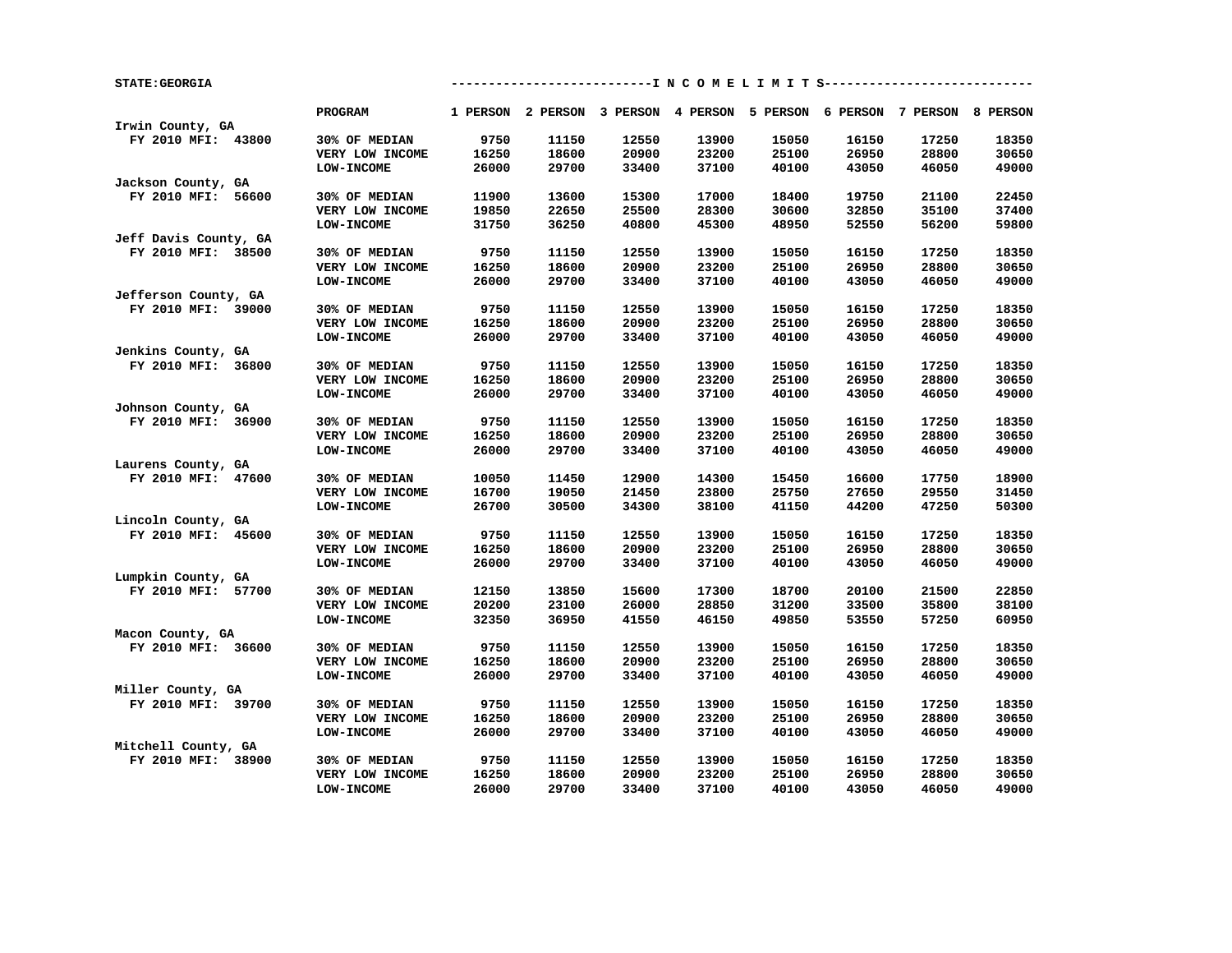| 1 PERSON 2 PERSON 3 PERSON 4 PERSON 5 PERSON 6 PERSON 7 PERSON 8 PERSON<br><b>PROGRAM</b><br>Montgomery County, GA<br>FY 2010 MFI: 47800<br>18950<br>30% OF MEDIAN<br>10050<br>11500<br>12950<br>14350<br>15500<br>16650<br>17800<br>16750<br>19150<br>21550<br>23900<br>25850<br>27750<br>29650<br>31550<br>VERY LOW INCOME<br>30600<br>34450<br>38250<br>41350<br>44400<br>47450<br>50500<br>LOW-INCOME<br>26800<br>Morgan County, GA<br>22750<br>FY 2010 MFI: 57400<br>30% OF MEDIAN<br>12050<br>13800<br>15500<br>17200<br>18600<br>20000<br>21350<br>20100<br>23000<br>25850<br>28700<br>31000<br>33300<br>35600<br>37900<br>VERY LOW INCOME<br><b>LOW-INCOME</b><br>32150<br>36750<br>41350<br>45900<br>49600<br>53250<br>56950<br>60600<br>Peach County, GA<br>FY 2010 MFI: 53100<br>21100<br>30% OF MEDIAN<br>11200<br>12800<br>14400<br>15950<br>17250<br>18550<br>19800<br>VERY LOW INCOME<br>18600<br>21250<br>23900<br>26550<br>28700<br>30800<br>32950<br>35050<br>34000<br>42500<br>45900<br>52700<br>56100<br><b>LOW-INCOME</b><br>29750<br>38250<br>49300<br>Pierce County, GA<br>FY 2010 MFI: 44700<br>30% OF MEDIAN<br>9750<br>11150<br>12550<br>13900<br>15050<br>16150<br>17250<br>18350<br>16250<br>18600<br>20900<br>23200<br>25100<br>26950<br>28800<br>30650<br>VERY LOW INCOME<br>26000<br>29700<br>33400<br>37100<br>40100<br>43050<br>46050<br>49000<br>LOW-INCOME<br>Polk County, GA<br>FY 2010 MFI: 46200<br>30% OF MEDIAN<br>9750<br>11150<br>12550<br>13900<br>15050<br>16150<br>17250<br>18350<br>16250<br>18600<br>20900<br>23200<br>25100<br>26950<br>28800<br>30650<br>VERY LOW INCOME<br>26000<br>29700<br>33400<br>37100<br>40100<br>43050<br>46050<br>49000<br><b>LOW-INCOME</b><br>Pulaski County, GA<br>10400<br>13350<br>14800<br>16000<br>17200<br>19550<br>FY 2010 MFI: 48500<br>30% OF MEDIAN<br>11850<br>18400<br>17300<br>19800<br>22250<br>24700<br>26700<br>28700<br>30650<br>32650<br>VERY LOW INCOME<br>LOW-INCOME<br>27650<br>31600<br>35550<br>39500<br>42700<br>45850<br>49000<br>52150<br>Putnam County, GA<br>21350<br>FY 2010 MFI: 53900<br>30% OF MEDIAN<br>11350<br>12950<br>14550<br>16150<br>17450<br>18750<br>20050<br>18900<br>21600<br>24300<br>26950<br>29150<br>31300<br>33450<br>35600<br>VERY LOW INCOME<br>LOW-INCOME<br>30200<br>34500<br>38800<br>43100<br>46550<br>50000<br>53450<br>56900<br>Quitman County, GA<br>9750<br>18350<br>FY 2010 MFI: 38200<br>30% OF MEDIAN<br>11150<br>12550<br>13900<br>15050<br>16150<br>17250<br>VERY LOW INCOME<br>16250<br>18600<br>20900<br>23200<br>25100<br>26950<br>28800<br>30650<br><b>LOW-INCOME</b><br>26000<br>29700<br>33400<br>37100<br>40100<br>43050<br>46050<br>49000<br>Rabun County, GA<br>FY 2010 MFI: 49800<br>10500<br>12000<br>13500<br>14950<br>16150<br>17350<br>18550<br>19750<br>30% OF MEDIAN<br>VERY LOW INCOME<br>17450<br>19950<br>22450<br>24900<br>26900<br>28900<br>30900<br>32900<br>27900<br>31900<br>35900<br>39850<br>43050<br>46250<br>49450<br>52650<br><b>LOW-INCOME</b><br>Randolph County, GA<br>9750<br>FY 2010 MFI: 37700<br>30% OF MEDIAN<br>11150<br>12550<br>13900<br>15050<br>16150<br>17250<br>18350<br>VERY LOW INCOME<br>16250<br>18600<br>20900<br>23200<br>25100<br>26950<br>28800<br>30650<br>37100<br>49000<br><b>LOW-INCOME</b><br>26000<br>29700<br>33400<br>40100<br>43050<br>46050<br>Schley County, GA<br>9750<br>18350<br>FY 2010 MFI: 45000<br>30% OF MEDIAN<br>11150<br>12550<br>13900<br>15050<br>16150<br>17250<br>16250<br>18600<br>20900<br>23200<br>25100<br>26950<br>28800<br>30650<br>VERY LOW INCOME<br>49000<br><b>LOW-INCOME</b><br>26000<br>29700<br>33400<br>37100<br>40100<br>43050<br>46050<br>Screven County, GA<br>FY 2010 MFI: 43200<br>9750<br>11150<br>12550<br>13900<br>15050<br>16150<br>17250<br>18350<br>30% OF MEDIAN<br>16250<br>18600<br>20900<br>23200<br>25100<br>26950<br>28800<br>30650<br>VERY LOW INCOME<br>LOW-INCOME<br>26000<br>29700<br>33400<br>37100<br>40100<br>43050<br>46050<br>49000 | <b>STATE: GEORGIA</b> |  |  |  | ----------I N C O M E L I M I T S---------- |  |
|-------------------------------------------------------------------------------------------------------------------------------------------------------------------------------------------------------------------------------------------------------------------------------------------------------------------------------------------------------------------------------------------------------------------------------------------------------------------------------------------------------------------------------------------------------------------------------------------------------------------------------------------------------------------------------------------------------------------------------------------------------------------------------------------------------------------------------------------------------------------------------------------------------------------------------------------------------------------------------------------------------------------------------------------------------------------------------------------------------------------------------------------------------------------------------------------------------------------------------------------------------------------------------------------------------------------------------------------------------------------------------------------------------------------------------------------------------------------------------------------------------------------------------------------------------------------------------------------------------------------------------------------------------------------------------------------------------------------------------------------------------------------------------------------------------------------------------------------------------------------------------------------------------------------------------------------------------------------------------------------------------------------------------------------------------------------------------------------------------------------------------------------------------------------------------------------------------------------------------------------------------------------------------------------------------------------------------------------------------------------------------------------------------------------------------------------------------------------------------------------------------------------------------------------------------------------------------------------------------------------------------------------------------------------------------------------------------------------------------------------------------------------------------------------------------------------------------------------------------------------------------------------------------------------------------------------------------------------------------------------------------------------------------------------------------------------------------------------------------------------------------------------------------------------------------------------------------------------------------------------------------------------------------------------------------------------------------------------------------------------------------------------------------------------------------------------------------------------------------------------------------------------------------------------------------------------------------------------------------------------------------------------------------------------------------------------------------------------------------------------------------------------------------------------------------------------------------------------------------------------------------------------------------------------------------------------------------------------------------------------------------|-----------------------|--|--|--|---------------------------------------------|--|
|                                                                                                                                                                                                                                                                                                                                                                                                                                                                                                                                                                                                                                                                                                                                                                                                                                                                                                                                                                                                                                                                                                                                                                                                                                                                                                                                                                                                                                                                                                                                                                                                                                                                                                                                                                                                                                                                                                                                                                                                                                                                                                                                                                                                                                                                                                                                                                                                                                                                                                                                                                                                                                                                                                                                                                                                                                                                                                                                                                                                                                                                                                                                                                                                                                                                                                                                                                                                                                                                                                                                                                                                                                                                                                                                                                                                                                                                                                                                                                                                       |                       |  |  |  |                                             |  |
|                                                                                                                                                                                                                                                                                                                                                                                                                                                                                                                                                                                                                                                                                                                                                                                                                                                                                                                                                                                                                                                                                                                                                                                                                                                                                                                                                                                                                                                                                                                                                                                                                                                                                                                                                                                                                                                                                                                                                                                                                                                                                                                                                                                                                                                                                                                                                                                                                                                                                                                                                                                                                                                                                                                                                                                                                                                                                                                                                                                                                                                                                                                                                                                                                                                                                                                                                                                                                                                                                                                                                                                                                                                                                                                                                                                                                                                                                                                                                                                                       |                       |  |  |  |                                             |  |
|                                                                                                                                                                                                                                                                                                                                                                                                                                                                                                                                                                                                                                                                                                                                                                                                                                                                                                                                                                                                                                                                                                                                                                                                                                                                                                                                                                                                                                                                                                                                                                                                                                                                                                                                                                                                                                                                                                                                                                                                                                                                                                                                                                                                                                                                                                                                                                                                                                                                                                                                                                                                                                                                                                                                                                                                                                                                                                                                                                                                                                                                                                                                                                                                                                                                                                                                                                                                                                                                                                                                                                                                                                                                                                                                                                                                                                                                                                                                                                                                       |                       |  |  |  |                                             |  |
|                                                                                                                                                                                                                                                                                                                                                                                                                                                                                                                                                                                                                                                                                                                                                                                                                                                                                                                                                                                                                                                                                                                                                                                                                                                                                                                                                                                                                                                                                                                                                                                                                                                                                                                                                                                                                                                                                                                                                                                                                                                                                                                                                                                                                                                                                                                                                                                                                                                                                                                                                                                                                                                                                                                                                                                                                                                                                                                                                                                                                                                                                                                                                                                                                                                                                                                                                                                                                                                                                                                                                                                                                                                                                                                                                                                                                                                                                                                                                                                                       |                       |  |  |  |                                             |  |
|                                                                                                                                                                                                                                                                                                                                                                                                                                                                                                                                                                                                                                                                                                                                                                                                                                                                                                                                                                                                                                                                                                                                                                                                                                                                                                                                                                                                                                                                                                                                                                                                                                                                                                                                                                                                                                                                                                                                                                                                                                                                                                                                                                                                                                                                                                                                                                                                                                                                                                                                                                                                                                                                                                                                                                                                                                                                                                                                                                                                                                                                                                                                                                                                                                                                                                                                                                                                                                                                                                                                                                                                                                                                                                                                                                                                                                                                                                                                                                                                       |                       |  |  |  |                                             |  |
|                                                                                                                                                                                                                                                                                                                                                                                                                                                                                                                                                                                                                                                                                                                                                                                                                                                                                                                                                                                                                                                                                                                                                                                                                                                                                                                                                                                                                                                                                                                                                                                                                                                                                                                                                                                                                                                                                                                                                                                                                                                                                                                                                                                                                                                                                                                                                                                                                                                                                                                                                                                                                                                                                                                                                                                                                                                                                                                                                                                                                                                                                                                                                                                                                                                                                                                                                                                                                                                                                                                                                                                                                                                                                                                                                                                                                                                                                                                                                                                                       |                       |  |  |  |                                             |  |
|                                                                                                                                                                                                                                                                                                                                                                                                                                                                                                                                                                                                                                                                                                                                                                                                                                                                                                                                                                                                                                                                                                                                                                                                                                                                                                                                                                                                                                                                                                                                                                                                                                                                                                                                                                                                                                                                                                                                                                                                                                                                                                                                                                                                                                                                                                                                                                                                                                                                                                                                                                                                                                                                                                                                                                                                                                                                                                                                                                                                                                                                                                                                                                                                                                                                                                                                                                                                                                                                                                                                                                                                                                                                                                                                                                                                                                                                                                                                                                                                       |                       |  |  |  |                                             |  |
|                                                                                                                                                                                                                                                                                                                                                                                                                                                                                                                                                                                                                                                                                                                                                                                                                                                                                                                                                                                                                                                                                                                                                                                                                                                                                                                                                                                                                                                                                                                                                                                                                                                                                                                                                                                                                                                                                                                                                                                                                                                                                                                                                                                                                                                                                                                                                                                                                                                                                                                                                                                                                                                                                                                                                                                                                                                                                                                                                                                                                                                                                                                                                                                                                                                                                                                                                                                                                                                                                                                                                                                                                                                                                                                                                                                                                                                                                                                                                                                                       |                       |  |  |  |                                             |  |
|                                                                                                                                                                                                                                                                                                                                                                                                                                                                                                                                                                                                                                                                                                                                                                                                                                                                                                                                                                                                                                                                                                                                                                                                                                                                                                                                                                                                                                                                                                                                                                                                                                                                                                                                                                                                                                                                                                                                                                                                                                                                                                                                                                                                                                                                                                                                                                                                                                                                                                                                                                                                                                                                                                                                                                                                                                                                                                                                                                                                                                                                                                                                                                                                                                                                                                                                                                                                                                                                                                                                                                                                                                                                                                                                                                                                                                                                                                                                                                                                       |                       |  |  |  |                                             |  |
|                                                                                                                                                                                                                                                                                                                                                                                                                                                                                                                                                                                                                                                                                                                                                                                                                                                                                                                                                                                                                                                                                                                                                                                                                                                                                                                                                                                                                                                                                                                                                                                                                                                                                                                                                                                                                                                                                                                                                                                                                                                                                                                                                                                                                                                                                                                                                                                                                                                                                                                                                                                                                                                                                                                                                                                                                                                                                                                                                                                                                                                                                                                                                                                                                                                                                                                                                                                                                                                                                                                                                                                                                                                                                                                                                                                                                                                                                                                                                                                                       |                       |  |  |  |                                             |  |
|                                                                                                                                                                                                                                                                                                                                                                                                                                                                                                                                                                                                                                                                                                                                                                                                                                                                                                                                                                                                                                                                                                                                                                                                                                                                                                                                                                                                                                                                                                                                                                                                                                                                                                                                                                                                                                                                                                                                                                                                                                                                                                                                                                                                                                                                                                                                                                                                                                                                                                                                                                                                                                                                                                                                                                                                                                                                                                                                                                                                                                                                                                                                                                                                                                                                                                                                                                                                                                                                                                                                                                                                                                                                                                                                                                                                                                                                                                                                                                                                       |                       |  |  |  |                                             |  |
|                                                                                                                                                                                                                                                                                                                                                                                                                                                                                                                                                                                                                                                                                                                                                                                                                                                                                                                                                                                                                                                                                                                                                                                                                                                                                                                                                                                                                                                                                                                                                                                                                                                                                                                                                                                                                                                                                                                                                                                                                                                                                                                                                                                                                                                                                                                                                                                                                                                                                                                                                                                                                                                                                                                                                                                                                                                                                                                                                                                                                                                                                                                                                                                                                                                                                                                                                                                                                                                                                                                                                                                                                                                                                                                                                                                                                                                                                                                                                                                                       |                       |  |  |  |                                             |  |
|                                                                                                                                                                                                                                                                                                                                                                                                                                                                                                                                                                                                                                                                                                                                                                                                                                                                                                                                                                                                                                                                                                                                                                                                                                                                                                                                                                                                                                                                                                                                                                                                                                                                                                                                                                                                                                                                                                                                                                                                                                                                                                                                                                                                                                                                                                                                                                                                                                                                                                                                                                                                                                                                                                                                                                                                                                                                                                                                                                                                                                                                                                                                                                                                                                                                                                                                                                                                                                                                                                                                                                                                                                                                                                                                                                                                                                                                                                                                                                                                       |                       |  |  |  |                                             |  |
|                                                                                                                                                                                                                                                                                                                                                                                                                                                                                                                                                                                                                                                                                                                                                                                                                                                                                                                                                                                                                                                                                                                                                                                                                                                                                                                                                                                                                                                                                                                                                                                                                                                                                                                                                                                                                                                                                                                                                                                                                                                                                                                                                                                                                                                                                                                                                                                                                                                                                                                                                                                                                                                                                                                                                                                                                                                                                                                                                                                                                                                                                                                                                                                                                                                                                                                                                                                                                                                                                                                                                                                                                                                                                                                                                                                                                                                                                                                                                                                                       |                       |  |  |  |                                             |  |
|                                                                                                                                                                                                                                                                                                                                                                                                                                                                                                                                                                                                                                                                                                                                                                                                                                                                                                                                                                                                                                                                                                                                                                                                                                                                                                                                                                                                                                                                                                                                                                                                                                                                                                                                                                                                                                                                                                                                                                                                                                                                                                                                                                                                                                                                                                                                                                                                                                                                                                                                                                                                                                                                                                                                                                                                                                                                                                                                                                                                                                                                                                                                                                                                                                                                                                                                                                                                                                                                                                                                                                                                                                                                                                                                                                                                                                                                                                                                                                                                       |                       |  |  |  |                                             |  |
|                                                                                                                                                                                                                                                                                                                                                                                                                                                                                                                                                                                                                                                                                                                                                                                                                                                                                                                                                                                                                                                                                                                                                                                                                                                                                                                                                                                                                                                                                                                                                                                                                                                                                                                                                                                                                                                                                                                                                                                                                                                                                                                                                                                                                                                                                                                                                                                                                                                                                                                                                                                                                                                                                                                                                                                                                                                                                                                                                                                                                                                                                                                                                                                                                                                                                                                                                                                                                                                                                                                                                                                                                                                                                                                                                                                                                                                                                                                                                                                                       |                       |  |  |  |                                             |  |
|                                                                                                                                                                                                                                                                                                                                                                                                                                                                                                                                                                                                                                                                                                                                                                                                                                                                                                                                                                                                                                                                                                                                                                                                                                                                                                                                                                                                                                                                                                                                                                                                                                                                                                                                                                                                                                                                                                                                                                                                                                                                                                                                                                                                                                                                                                                                                                                                                                                                                                                                                                                                                                                                                                                                                                                                                                                                                                                                                                                                                                                                                                                                                                                                                                                                                                                                                                                                                                                                                                                                                                                                                                                                                                                                                                                                                                                                                                                                                                                                       |                       |  |  |  |                                             |  |
|                                                                                                                                                                                                                                                                                                                                                                                                                                                                                                                                                                                                                                                                                                                                                                                                                                                                                                                                                                                                                                                                                                                                                                                                                                                                                                                                                                                                                                                                                                                                                                                                                                                                                                                                                                                                                                                                                                                                                                                                                                                                                                                                                                                                                                                                                                                                                                                                                                                                                                                                                                                                                                                                                                                                                                                                                                                                                                                                                                                                                                                                                                                                                                                                                                                                                                                                                                                                                                                                                                                                                                                                                                                                                                                                                                                                                                                                                                                                                                                                       |                       |  |  |  |                                             |  |
|                                                                                                                                                                                                                                                                                                                                                                                                                                                                                                                                                                                                                                                                                                                                                                                                                                                                                                                                                                                                                                                                                                                                                                                                                                                                                                                                                                                                                                                                                                                                                                                                                                                                                                                                                                                                                                                                                                                                                                                                                                                                                                                                                                                                                                                                                                                                                                                                                                                                                                                                                                                                                                                                                                                                                                                                                                                                                                                                                                                                                                                                                                                                                                                                                                                                                                                                                                                                                                                                                                                                                                                                                                                                                                                                                                                                                                                                                                                                                                                                       |                       |  |  |  |                                             |  |
|                                                                                                                                                                                                                                                                                                                                                                                                                                                                                                                                                                                                                                                                                                                                                                                                                                                                                                                                                                                                                                                                                                                                                                                                                                                                                                                                                                                                                                                                                                                                                                                                                                                                                                                                                                                                                                                                                                                                                                                                                                                                                                                                                                                                                                                                                                                                                                                                                                                                                                                                                                                                                                                                                                                                                                                                                                                                                                                                                                                                                                                                                                                                                                                                                                                                                                                                                                                                                                                                                                                                                                                                                                                                                                                                                                                                                                                                                                                                                                                                       |                       |  |  |  |                                             |  |
|                                                                                                                                                                                                                                                                                                                                                                                                                                                                                                                                                                                                                                                                                                                                                                                                                                                                                                                                                                                                                                                                                                                                                                                                                                                                                                                                                                                                                                                                                                                                                                                                                                                                                                                                                                                                                                                                                                                                                                                                                                                                                                                                                                                                                                                                                                                                                                                                                                                                                                                                                                                                                                                                                                                                                                                                                                                                                                                                                                                                                                                                                                                                                                                                                                                                                                                                                                                                                                                                                                                                                                                                                                                                                                                                                                                                                                                                                                                                                                                                       |                       |  |  |  |                                             |  |
|                                                                                                                                                                                                                                                                                                                                                                                                                                                                                                                                                                                                                                                                                                                                                                                                                                                                                                                                                                                                                                                                                                                                                                                                                                                                                                                                                                                                                                                                                                                                                                                                                                                                                                                                                                                                                                                                                                                                                                                                                                                                                                                                                                                                                                                                                                                                                                                                                                                                                                                                                                                                                                                                                                                                                                                                                                                                                                                                                                                                                                                                                                                                                                                                                                                                                                                                                                                                                                                                                                                                                                                                                                                                                                                                                                                                                                                                                                                                                                                                       |                       |  |  |  |                                             |  |
|                                                                                                                                                                                                                                                                                                                                                                                                                                                                                                                                                                                                                                                                                                                                                                                                                                                                                                                                                                                                                                                                                                                                                                                                                                                                                                                                                                                                                                                                                                                                                                                                                                                                                                                                                                                                                                                                                                                                                                                                                                                                                                                                                                                                                                                                                                                                                                                                                                                                                                                                                                                                                                                                                                                                                                                                                                                                                                                                                                                                                                                                                                                                                                                                                                                                                                                                                                                                                                                                                                                                                                                                                                                                                                                                                                                                                                                                                                                                                                                                       |                       |  |  |  |                                             |  |
|                                                                                                                                                                                                                                                                                                                                                                                                                                                                                                                                                                                                                                                                                                                                                                                                                                                                                                                                                                                                                                                                                                                                                                                                                                                                                                                                                                                                                                                                                                                                                                                                                                                                                                                                                                                                                                                                                                                                                                                                                                                                                                                                                                                                                                                                                                                                                                                                                                                                                                                                                                                                                                                                                                                                                                                                                                                                                                                                                                                                                                                                                                                                                                                                                                                                                                                                                                                                                                                                                                                                                                                                                                                                                                                                                                                                                                                                                                                                                                                                       |                       |  |  |  |                                             |  |
|                                                                                                                                                                                                                                                                                                                                                                                                                                                                                                                                                                                                                                                                                                                                                                                                                                                                                                                                                                                                                                                                                                                                                                                                                                                                                                                                                                                                                                                                                                                                                                                                                                                                                                                                                                                                                                                                                                                                                                                                                                                                                                                                                                                                                                                                                                                                                                                                                                                                                                                                                                                                                                                                                                                                                                                                                                                                                                                                                                                                                                                                                                                                                                                                                                                                                                                                                                                                                                                                                                                                                                                                                                                                                                                                                                                                                                                                                                                                                                                                       |                       |  |  |  |                                             |  |
|                                                                                                                                                                                                                                                                                                                                                                                                                                                                                                                                                                                                                                                                                                                                                                                                                                                                                                                                                                                                                                                                                                                                                                                                                                                                                                                                                                                                                                                                                                                                                                                                                                                                                                                                                                                                                                                                                                                                                                                                                                                                                                                                                                                                                                                                                                                                                                                                                                                                                                                                                                                                                                                                                                                                                                                                                                                                                                                                                                                                                                                                                                                                                                                                                                                                                                                                                                                                                                                                                                                                                                                                                                                                                                                                                                                                                                                                                                                                                                                                       |                       |  |  |  |                                             |  |
|                                                                                                                                                                                                                                                                                                                                                                                                                                                                                                                                                                                                                                                                                                                                                                                                                                                                                                                                                                                                                                                                                                                                                                                                                                                                                                                                                                                                                                                                                                                                                                                                                                                                                                                                                                                                                                                                                                                                                                                                                                                                                                                                                                                                                                                                                                                                                                                                                                                                                                                                                                                                                                                                                                                                                                                                                                                                                                                                                                                                                                                                                                                                                                                                                                                                                                                                                                                                                                                                                                                                                                                                                                                                                                                                                                                                                                                                                                                                                                                                       |                       |  |  |  |                                             |  |
|                                                                                                                                                                                                                                                                                                                                                                                                                                                                                                                                                                                                                                                                                                                                                                                                                                                                                                                                                                                                                                                                                                                                                                                                                                                                                                                                                                                                                                                                                                                                                                                                                                                                                                                                                                                                                                                                                                                                                                                                                                                                                                                                                                                                                                                                                                                                                                                                                                                                                                                                                                                                                                                                                                                                                                                                                                                                                                                                                                                                                                                                                                                                                                                                                                                                                                                                                                                                                                                                                                                                                                                                                                                                                                                                                                                                                                                                                                                                                                                                       |                       |  |  |  |                                             |  |
|                                                                                                                                                                                                                                                                                                                                                                                                                                                                                                                                                                                                                                                                                                                                                                                                                                                                                                                                                                                                                                                                                                                                                                                                                                                                                                                                                                                                                                                                                                                                                                                                                                                                                                                                                                                                                                                                                                                                                                                                                                                                                                                                                                                                                                                                                                                                                                                                                                                                                                                                                                                                                                                                                                                                                                                                                                                                                                                                                                                                                                                                                                                                                                                                                                                                                                                                                                                                                                                                                                                                                                                                                                                                                                                                                                                                                                                                                                                                                                                                       |                       |  |  |  |                                             |  |
|                                                                                                                                                                                                                                                                                                                                                                                                                                                                                                                                                                                                                                                                                                                                                                                                                                                                                                                                                                                                                                                                                                                                                                                                                                                                                                                                                                                                                                                                                                                                                                                                                                                                                                                                                                                                                                                                                                                                                                                                                                                                                                                                                                                                                                                                                                                                                                                                                                                                                                                                                                                                                                                                                                                                                                                                                                                                                                                                                                                                                                                                                                                                                                                                                                                                                                                                                                                                                                                                                                                                                                                                                                                                                                                                                                                                                                                                                                                                                                                                       |                       |  |  |  |                                             |  |
|                                                                                                                                                                                                                                                                                                                                                                                                                                                                                                                                                                                                                                                                                                                                                                                                                                                                                                                                                                                                                                                                                                                                                                                                                                                                                                                                                                                                                                                                                                                                                                                                                                                                                                                                                                                                                                                                                                                                                                                                                                                                                                                                                                                                                                                                                                                                                                                                                                                                                                                                                                                                                                                                                                                                                                                                                                                                                                                                                                                                                                                                                                                                                                                                                                                                                                                                                                                                                                                                                                                                                                                                                                                                                                                                                                                                                                                                                                                                                                                                       |                       |  |  |  |                                             |  |
|                                                                                                                                                                                                                                                                                                                                                                                                                                                                                                                                                                                                                                                                                                                                                                                                                                                                                                                                                                                                                                                                                                                                                                                                                                                                                                                                                                                                                                                                                                                                                                                                                                                                                                                                                                                                                                                                                                                                                                                                                                                                                                                                                                                                                                                                                                                                                                                                                                                                                                                                                                                                                                                                                                                                                                                                                                                                                                                                                                                                                                                                                                                                                                                                                                                                                                                                                                                                                                                                                                                                                                                                                                                                                                                                                                                                                                                                                                                                                                                                       |                       |  |  |  |                                             |  |
|                                                                                                                                                                                                                                                                                                                                                                                                                                                                                                                                                                                                                                                                                                                                                                                                                                                                                                                                                                                                                                                                                                                                                                                                                                                                                                                                                                                                                                                                                                                                                                                                                                                                                                                                                                                                                                                                                                                                                                                                                                                                                                                                                                                                                                                                                                                                                                                                                                                                                                                                                                                                                                                                                                                                                                                                                                                                                                                                                                                                                                                                                                                                                                                                                                                                                                                                                                                                                                                                                                                                                                                                                                                                                                                                                                                                                                                                                                                                                                                                       |                       |  |  |  |                                             |  |
|                                                                                                                                                                                                                                                                                                                                                                                                                                                                                                                                                                                                                                                                                                                                                                                                                                                                                                                                                                                                                                                                                                                                                                                                                                                                                                                                                                                                                                                                                                                                                                                                                                                                                                                                                                                                                                                                                                                                                                                                                                                                                                                                                                                                                                                                                                                                                                                                                                                                                                                                                                                                                                                                                                                                                                                                                                                                                                                                                                                                                                                                                                                                                                                                                                                                                                                                                                                                                                                                                                                                                                                                                                                                                                                                                                                                                                                                                                                                                                                                       |                       |  |  |  |                                             |  |
|                                                                                                                                                                                                                                                                                                                                                                                                                                                                                                                                                                                                                                                                                                                                                                                                                                                                                                                                                                                                                                                                                                                                                                                                                                                                                                                                                                                                                                                                                                                                                                                                                                                                                                                                                                                                                                                                                                                                                                                                                                                                                                                                                                                                                                                                                                                                                                                                                                                                                                                                                                                                                                                                                                                                                                                                                                                                                                                                                                                                                                                                                                                                                                                                                                                                                                                                                                                                                                                                                                                                                                                                                                                                                                                                                                                                                                                                                                                                                                                                       |                       |  |  |  |                                             |  |
|                                                                                                                                                                                                                                                                                                                                                                                                                                                                                                                                                                                                                                                                                                                                                                                                                                                                                                                                                                                                                                                                                                                                                                                                                                                                                                                                                                                                                                                                                                                                                                                                                                                                                                                                                                                                                                                                                                                                                                                                                                                                                                                                                                                                                                                                                                                                                                                                                                                                                                                                                                                                                                                                                                                                                                                                                                                                                                                                                                                                                                                                                                                                                                                                                                                                                                                                                                                                                                                                                                                                                                                                                                                                                                                                                                                                                                                                                                                                                                                                       |                       |  |  |  |                                             |  |
|                                                                                                                                                                                                                                                                                                                                                                                                                                                                                                                                                                                                                                                                                                                                                                                                                                                                                                                                                                                                                                                                                                                                                                                                                                                                                                                                                                                                                                                                                                                                                                                                                                                                                                                                                                                                                                                                                                                                                                                                                                                                                                                                                                                                                                                                                                                                                                                                                                                                                                                                                                                                                                                                                                                                                                                                                                                                                                                                                                                                                                                                                                                                                                                                                                                                                                                                                                                                                                                                                                                                                                                                                                                                                                                                                                                                                                                                                                                                                                                                       |                       |  |  |  |                                             |  |
|                                                                                                                                                                                                                                                                                                                                                                                                                                                                                                                                                                                                                                                                                                                                                                                                                                                                                                                                                                                                                                                                                                                                                                                                                                                                                                                                                                                                                                                                                                                                                                                                                                                                                                                                                                                                                                                                                                                                                                                                                                                                                                                                                                                                                                                                                                                                                                                                                                                                                                                                                                                                                                                                                                                                                                                                                                                                                                                                                                                                                                                                                                                                                                                                                                                                                                                                                                                                                                                                                                                                                                                                                                                                                                                                                                                                                                                                                                                                                                                                       |                       |  |  |  |                                             |  |
|                                                                                                                                                                                                                                                                                                                                                                                                                                                                                                                                                                                                                                                                                                                                                                                                                                                                                                                                                                                                                                                                                                                                                                                                                                                                                                                                                                                                                                                                                                                                                                                                                                                                                                                                                                                                                                                                                                                                                                                                                                                                                                                                                                                                                                                                                                                                                                                                                                                                                                                                                                                                                                                                                                                                                                                                                                                                                                                                                                                                                                                                                                                                                                                                                                                                                                                                                                                                                                                                                                                                                                                                                                                                                                                                                                                                                                                                                                                                                                                                       |                       |  |  |  |                                             |  |
|                                                                                                                                                                                                                                                                                                                                                                                                                                                                                                                                                                                                                                                                                                                                                                                                                                                                                                                                                                                                                                                                                                                                                                                                                                                                                                                                                                                                                                                                                                                                                                                                                                                                                                                                                                                                                                                                                                                                                                                                                                                                                                                                                                                                                                                                                                                                                                                                                                                                                                                                                                                                                                                                                                                                                                                                                                                                                                                                                                                                                                                                                                                                                                                                                                                                                                                                                                                                                                                                                                                                                                                                                                                                                                                                                                                                                                                                                                                                                                                                       |                       |  |  |  |                                             |  |
|                                                                                                                                                                                                                                                                                                                                                                                                                                                                                                                                                                                                                                                                                                                                                                                                                                                                                                                                                                                                                                                                                                                                                                                                                                                                                                                                                                                                                                                                                                                                                                                                                                                                                                                                                                                                                                                                                                                                                                                                                                                                                                                                                                                                                                                                                                                                                                                                                                                                                                                                                                                                                                                                                                                                                                                                                                                                                                                                                                                                                                                                                                                                                                                                                                                                                                                                                                                                                                                                                                                                                                                                                                                                                                                                                                                                                                                                                                                                                                                                       |                       |  |  |  |                                             |  |
|                                                                                                                                                                                                                                                                                                                                                                                                                                                                                                                                                                                                                                                                                                                                                                                                                                                                                                                                                                                                                                                                                                                                                                                                                                                                                                                                                                                                                                                                                                                                                                                                                                                                                                                                                                                                                                                                                                                                                                                                                                                                                                                                                                                                                                                                                                                                                                                                                                                                                                                                                                                                                                                                                                                                                                                                                                                                                                                                                                                                                                                                                                                                                                                                                                                                                                                                                                                                                                                                                                                                                                                                                                                                                                                                                                                                                                                                                                                                                                                                       |                       |  |  |  |                                             |  |
|                                                                                                                                                                                                                                                                                                                                                                                                                                                                                                                                                                                                                                                                                                                                                                                                                                                                                                                                                                                                                                                                                                                                                                                                                                                                                                                                                                                                                                                                                                                                                                                                                                                                                                                                                                                                                                                                                                                                                                                                                                                                                                                                                                                                                                                                                                                                                                                                                                                                                                                                                                                                                                                                                                                                                                                                                                                                                                                                                                                                                                                                                                                                                                                                                                                                                                                                                                                                                                                                                                                                                                                                                                                                                                                                                                                                                                                                                                                                                                                                       |                       |  |  |  |                                             |  |
|                                                                                                                                                                                                                                                                                                                                                                                                                                                                                                                                                                                                                                                                                                                                                                                                                                                                                                                                                                                                                                                                                                                                                                                                                                                                                                                                                                                                                                                                                                                                                                                                                                                                                                                                                                                                                                                                                                                                                                                                                                                                                                                                                                                                                                                                                                                                                                                                                                                                                                                                                                                                                                                                                                                                                                                                                                                                                                                                                                                                                                                                                                                                                                                                                                                                                                                                                                                                                                                                                                                                                                                                                                                                                                                                                                                                                                                                                                                                                                                                       |                       |  |  |  |                                             |  |
|                                                                                                                                                                                                                                                                                                                                                                                                                                                                                                                                                                                                                                                                                                                                                                                                                                                                                                                                                                                                                                                                                                                                                                                                                                                                                                                                                                                                                                                                                                                                                                                                                                                                                                                                                                                                                                                                                                                                                                                                                                                                                                                                                                                                                                                                                                                                                                                                                                                                                                                                                                                                                                                                                                                                                                                                                                                                                                                                                                                                                                                                                                                                                                                                                                                                                                                                                                                                                                                                                                                                                                                                                                                                                                                                                                                                                                                                                                                                                                                                       |                       |  |  |  |                                             |  |
|                                                                                                                                                                                                                                                                                                                                                                                                                                                                                                                                                                                                                                                                                                                                                                                                                                                                                                                                                                                                                                                                                                                                                                                                                                                                                                                                                                                                                                                                                                                                                                                                                                                                                                                                                                                                                                                                                                                                                                                                                                                                                                                                                                                                                                                                                                                                                                                                                                                                                                                                                                                                                                                                                                                                                                                                                                                                                                                                                                                                                                                                                                                                                                                                                                                                                                                                                                                                                                                                                                                                                                                                                                                                                                                                                                                                                                                                                                                                                                                                       |                       |  |  |  |                                             |  |
|                                                                                                                                                                                                                                                                                                                                                                                                                                                                                                                                                                                                                                                                                                                                                                                                                                                                                                                                                                                                                                                                                                                                                                                                                                                                                                                                                                                                                                                                                                                                                                                                                                                                                                                                                                                                                                                                                                                                                                                                                                                                                                                                                                                                                                                                                                                                                                                                                                                                                                                                                                                                                                                                                                                                                                                                                                                                                                                                                                                                                                                                                                                                                                                                                                                                                                                                                                                                                                                                                                                                                                                                                                                                                                                                                                                                                                                                                                                                                                                                       |                       |  |  |  |                                             |  |
|                                                                                                                                                                                                                                                                                                                                                                                                                                                                                                                                                                                                                                                                                                                                                                                                                                                                                                                                                                                                                                                                                                                                                                                                                                                                                                                                                                                                                                                                                                                                                                                                                                                                                                                                                                                                                                                                                                                                                                                                                                                                                                                                                                                                                                                                                                                                                                                                                                                                                                                                                                                                                                                                                                                                                                                                                                                                                                                                                                                                                                                                                                                                                                                                                                                                                                                                                                                                                                                                                                                                                                                                                                                                                                                                                                                                                                                                                                                                                                                                       |                       |  |  |  |                                             |  |
|                                                                                                                                                                                                                                                                                                                                                                                                                                                                                                                                                                                                                                                                                                                                                                                                                                                                                                                                                                                                                                                                                                                                                                                                                                                                                                                                                                                                                                                                                                                                                                                                                                                                                                                                                                                                                                                                                                                                                                                                                                                                                                                                                                                                                                                                                                                                                                                                                                                                                                                                                                                                                                                                                                                                                                                                                                                                                                                                                                                                                                                                                                                                                                                                                                                                                                                                                                                                                                                                                                                                                                                                                                                                                                                                                                                                                                                                                                                                                                                                       |                       |  |  |  |                                             |  |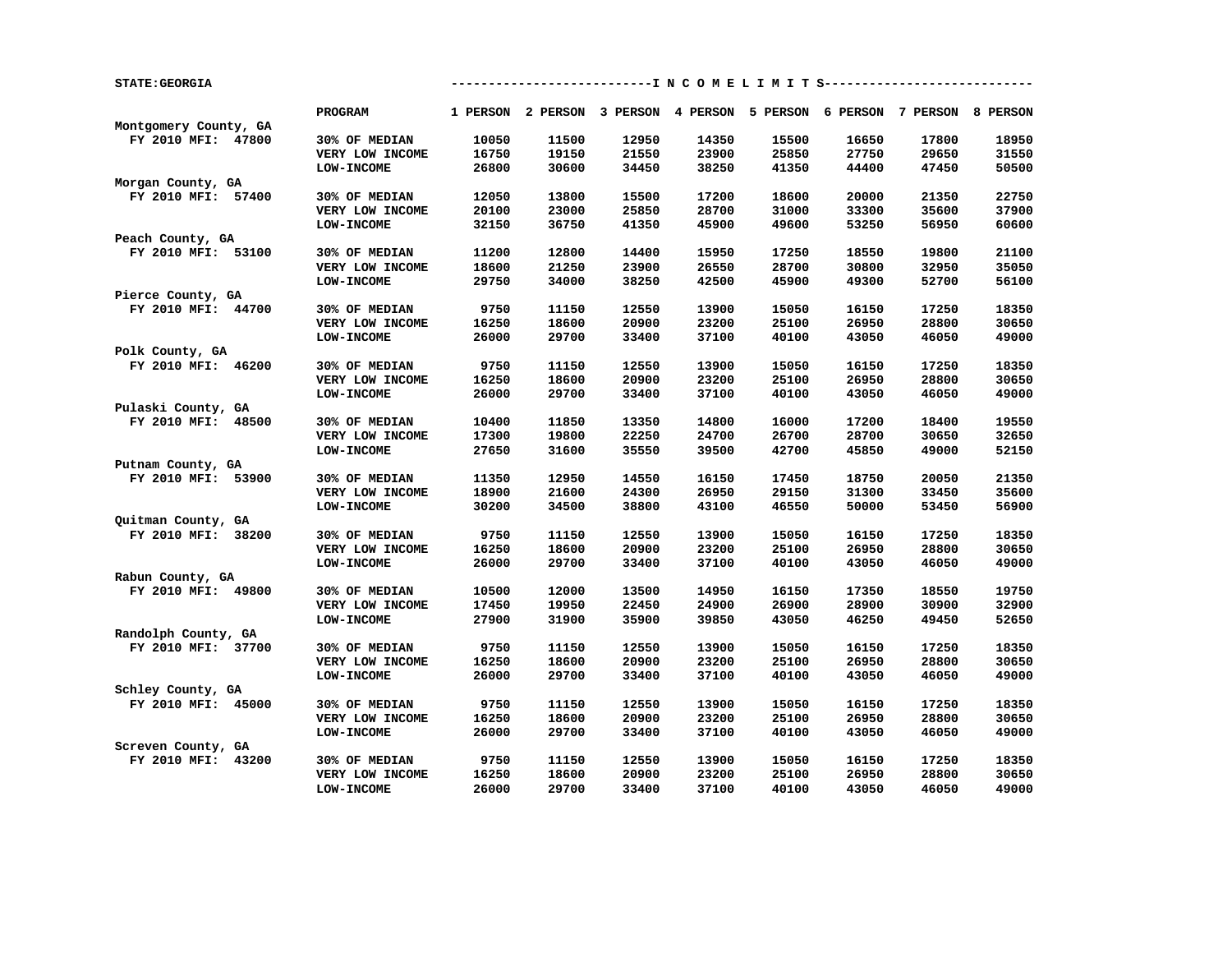| <b>STATE: GEORGIA</b> |                   |       |                                                                         |       |       | ----------I N C O M E L I M I T S------------ |       |       |       |
|-----------------------|-------------------|-------|-------------------------------------------------------------------------|-------|-------|-----------------------------------------------|-------|-------|-------|
| Seminole County, GA   | PROGRAM           |       | 1 PERSON 2 PERSON 3 PERSON 4 PERSON 5 PERSON 6 PERSON 7 PERSON 8 PERSON |       |       |                                               |       |       |       |
|                       |                   | 9750  |                                                                         |       |       |                                               |       |       |       |
| FY 2010 MFI: 41400    | 30% OF MEDIAN     |       | 11150                                                                   | 12550 | 13900 | 15050                                         | 16150 | 17250 | 18350 |
|                       | VERY LOW INCOME   | 16250 | 18600                                                                   | 20900 | 23200 | 25100                                         | 26950 | 28800 | 30650 |
|                       | LOW-INCOME        | 26000 | 29700                                                                   | 33400 | 37100 | 40100                                         | 43050 | 46050 | 49000 |
| Stephens County, GA   |                   |       |                                                                         |       |       |                                               |       |       |       |
| FY 2010 MFI: 44400    | 30% OF MEDIAN     | 9750  | 11150                                                                   | 12550 | 13900 | 15050                                         | 16150 | 17250 | 18350 |
|                       | VERY LOW INCOME   | 16250 | 18600                                                                   | 20900 | 23200 | 25100                                         | 26950 | 28800 | 30650 |
|                       | <b>LOW-INCOME</b> | 26000 | 29700                                                                   | 33400 | 37100 | 40100                                         | 43050 | 46050 | 49000 |
| Stewart County, GA    |                   |       |                                                                         |       |       |                                               |       |       |       |
| FY 2010 MFI: 36800    | 30% OF MEDIAN     | 9750  | 11150                                                                   | 12550 | 13900 | 15050                                         | 16150 | 17250 | 18350 |
|                       | VERY LOW INCOME   | 16250 | 18600                                                                   | 20900 | 23200 | 25100                                         | 26950 | 28800 | 30650 |
|                       | <b>LOW-INCOME</b> | 26000 | 29700                                                                   | 33400 | 37100 | 40100                                         | 43050 | 46050 | 49000 |
| Sumter County, GA     |                   |       |                                                                         |       |       |                                               |       |       |       |
| FY 2010 MFI: 43800    | 30% OF MEDIAN     | 9750  | 11150                                                                   | 12550 | 13900 | 15050                                         | 16150 | 17250 | 18350 |
|                       | VERY LOW INCOME   | 16250 | 18600                                                                   | 20900 | 23200 | 25100                                         | 26950 | 28800 | 30650 |
|                       | LOW-INCOME        | 26000 | 29700                                                                   | 33400 | 37100 | 40100                                         | 43050 | 46050 | 49000 |
| Talbot County, GA     |                   |       |                                                                         |       |       |                                               |       |       |       |
| FY 2010 MFI: 43800    | 30% OF MEDIAN     | 9750  | 11150                                                                   | 12550 | 13900 | 15050                                         | 16150 | 17250 | 18350 |
|                       | VERY LOW INCOME   | 16250 | 18600                                                                   | 20900 | 23200 | 25100                                         | 26950 | 28800 | 30650 |
|                       | <b>LOW-INCOME</b> | 26000 | 29700                                                                   | 33400 | 37100 | 40100                                         | 43050 | 46050 | 49000 |
| Taliaferro County, GA |                   |       |                                                                         |       |       |                                               |       |       |       |
| FY 2010 MFI: 34600    | 30% OF MEDIAN     | 9750  | 11150                                                                   | 12550 | 13900 | 15050                                         | 16150 | 17250 | 18350 |
|                       | VERY LOW INCOME   | 16250 | 18600                                                                   | 20900 | 23200 | 25100                                         | 26950 | 28800 | 30650 |
|                       | <b>LOW-INCOME</b> | 26000 | 29700                                                                   | 33400 | 37100 | 40100                                         | 43050 | 46050 | 49000 |
| Tattnall County, GA   |                   |       |                                                                         |       |       |                                               |       |       |       |
| FY 2010 MFI: 44700    | 30% OF MEDIAN     | 9750  | 11150                                                                   | 12550 | 13900 | 15050                                         | 16150 | 17250 | 18350 |
|                       | VERY LOW INCOME   | 16250 | 18600                                                                   | 20900 | 23200 | 25100                                         | 26950 | 28800 | 30650 |
|                       | <b>LOW-INCOME</b> | 26000 | 29700                                                                   | 33400 | 37100 | 40100                                         | 43050 | 46050 | 49000 |
| Taylor County, GA     |                   |       |                                                                         |       |       |                                               |       |       |       |
| FY 2010 MFI: 37300    | 30% OF MEDIAN     | 9750  | 11150                                                                   | 12550 | 13900 | 15050                                         | 16150 | 17250 | 18350 |
|                       | VERY LOW INCOME   | 16250 | 18600                                                                   | 20900 | 23200 | 25100                                         | 26950 | 28800 | 30650 |
|                       |                   |       |                                                                         |       |       |                                               |       |       |       |
| Telfair County, GA    | <b>LOW-INCOME</b> | 26000 | 29700                                                                   | 33400 | 37100 | 40100                                         | 43050 | 46050 | 49000 |
| FY 2010 MFI: 40500    |                   | 9750  | 11150                                                                   | 12550 | 13900 | 15050                                         | 16150 | 17250 | 18350 |
|                       | 30% OF MEDIAN     |       |                                                                         |       |       |                                               |       |       |       |
|                       | VERY LOW INCOME   | 16250 | 18600                                                                   | 20900 | 23200 | 25100                                         | 26950 | 28800 | 30650 |
|                       | <b>LOW-INCOME</b> | 26000 | 29700                                                                   | 33400 | 37100 | 40100                                         | 43050 | 46050 | 49000 |
| Thomas County, GA     |                   |       |                                                                         |       |       |                                               |       |       |       |
| FY 2010 MFI: 49300    | 30% OF MEDIAN     | 10400 | 11850                                                                   | 13350 | 14800 | 16000                                         | 17200 | 18400 | 19550 |
|                       | VERY LOW INCOME   | 17300 | 19750                                                                   | 22200 | 24650 | 26650                                         | 28600 | 30600 | 32550 |
|                       | <b>LOW-INCOME</b> | 27650 | 31600                                                                   | 35550 | 39450 | 42650                                         | 45800 | 48950 | 52100 |
| Tift County, GA       |                   |       |                                                                         |       |       |                                               |       |       |       |
| FY 2010 MFI: 48600    | 30% OF MEDIAN     | 10250 | 11700                                                                   | 13150 | 14600 | 15800                                         | 16950 | 18150 | 19300 |
|                       | VERY LOW INCOME   | 17050 | 19450                                                                   | 21900 | 24300 | 26250                                         | 28200 | 30150 | 32100 |
|                       | <b>LOW-INCOME</b> | 27250 | 31150                                                                   | 35050 | 38900 | 42050                                         | 45150 | 48250 | 51350 |
| Toombs County, GA     |                   |       |                                                                         |       |       |                                               |       |       |       |
| FY 2010 MFI: 42900    | 30% OF MEDIAN     | 9750  | 11150                                                                   | 12550 | 13900 | 15050                                         | 16150 | 17250 | 18350 |
|                       | VERY LOW INCOME   | 16250 | 18600                                                                   | 20900 | 23200 | 25100                                         | 26950 | 28800 | 30650 |
|                       | <b>LOW-INCOME</b> | 26000 | 29700                                                                   | 33400 | 37100 | 40100                                         | 43050 | 46050 | 49000 |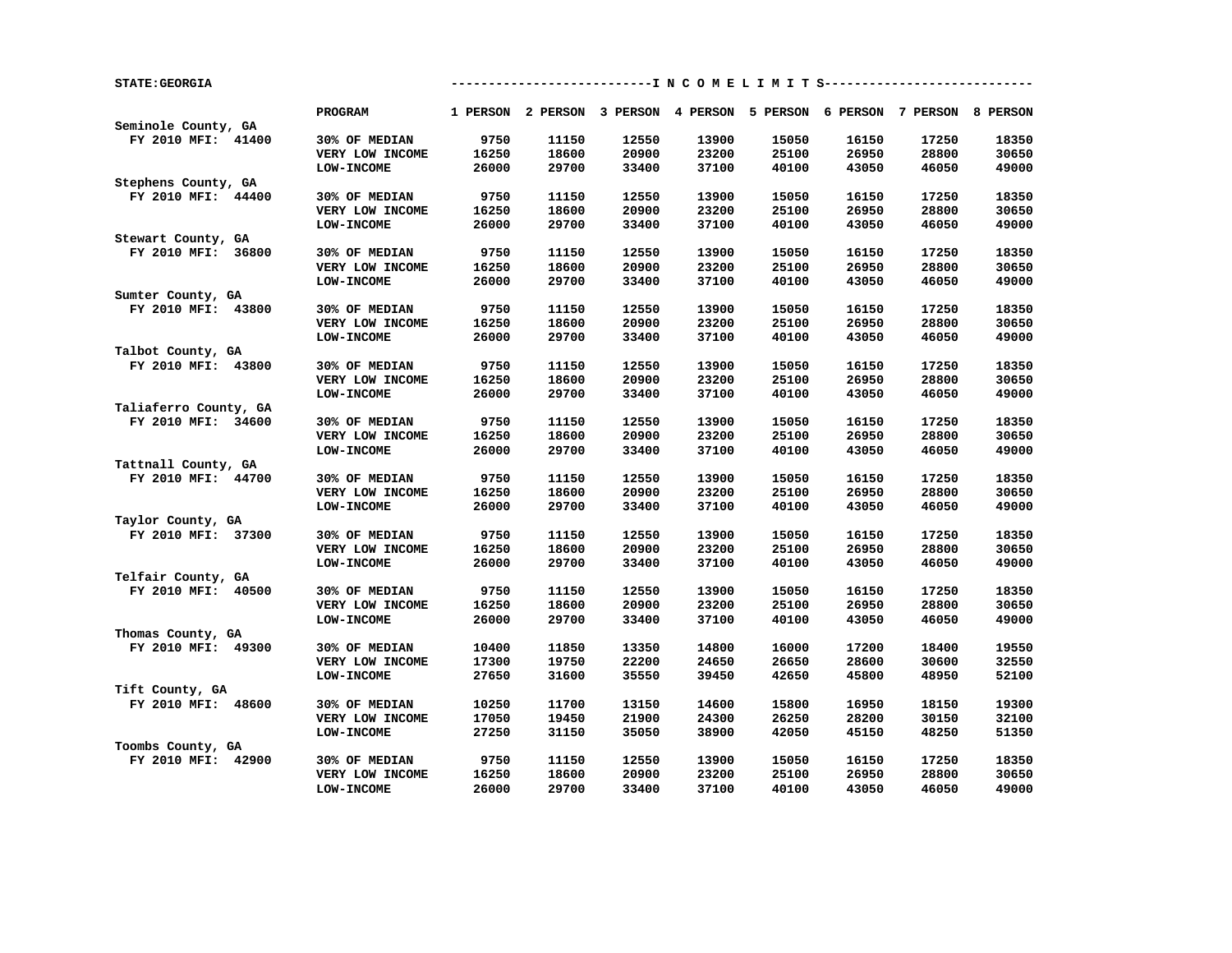| <b>STATE: GEORGIA</b> |                   |       | ---------------------------I N C O M E L I M I T S--------------------------- |       |       |       |                                                                         |       |       |
|-----------------------|-------------------|-------|-------------------------------------------------------------------------------|-------|-------|-------|-------------------------------------------------------------------------|-------|-------|
| Towns County, GA      | PROGRAM           |       |                                                                               |       |       |       | 1 PERSON 2 PERSON 3 PERSON 4 PERSON 5 PERSON 6 PERSON 7 PERSON 8 PERSON |       |       |
| FY 2010 MFI: 46400    | 30% OF MEDIAN     | 9750  | 11150                                                                         | 12550 | 13900 | 15050 | 16150                                                                   | 17250 | 18350 |
|                       | VERY LOW INCOME   | 16250 | 18600                                                                         | 20900 | 23200 | 25100 | 26950                                                                   | 28800 | 30650 |
|                       |                   |       |                                                                               |       |       |       |                                                                         |       | 49000 |
|                       | <b>LOW-INCOME</b> | 26000 | 29700                                                                         | 33400 | 37100 | 40100 | 43050                                                                   | 46050 |       |
| Treutlen County, GA   |                   |       |                                                                               |       |       |       |                                                                         |       |       |
| FY 2010 MFI: 40700    | 30% OF MEDIAN     | 9750  | 11150                                                                         | 12550 | 13900 | 15050 | 16150                                                                   | 17250 | 18350 |
|                       | VERY LOW INCOME   | 16250 | 18600                                                                         | 20900 | 23200 | 25100 | 26950                                                                   | 28800 | 30650 |
|                       | <b>LOW-INCOME</b> | 26000 | 29700                                                                         | 33400 | 37100 | 40100 | 43050                                                                   | 46050 | 49000 |
| Troup County, GA      |                   |       |                                                                               |       |       |       |                                                                         |       |       |
| FY 2010 MFI: 51700    | 30% OF MEDIAN     | 10850 | 12400                                                                         | 13950 | 15500 | 16750 | 18000                                                                   | 19250 | 20500 |
|                       | VERY LOW INCOME   | 18100 | 20700                                                                         | 23300 | 25850 | 27950 | 30000                                                                   | 32100 | 34150 |
|                       | LOW-INCOME        | 28950 | 33100                                                                         | 37250 | 41350 | 44700 | 48000                                                                   | 51300 | 54600 |
| Turner County, GA     |                   |       |                                                                               |       |       |       |                                                                         |       |       |
| FY 2010 MFI: 39100    | 30% OF MEDIAN     | 9750  | 11150                                                                         | 12550 | 13900 | 15050 | 16150                                                                   | 17250 | 18350 |
|                       | VERY LOW INCOME   | 16250 | 18600                                                                         | 20900 | 23200 | 25100 | 26950                                                                   | 28800 | 30650 |
|                       | <b>LOW-INCOME</b> | 26000 | 29700                                                                         | 33400 | 37100 | 40100 | 43050                                                                   | 46050 | 49000 |
| Union County, GA      |                   |       |                                                                               |       |       |       |                                                                         |       |       |
| FY 2010 MFI: 49500    | 30% OF MEDIAN     | 10400 | 11900                                                                         | 13400 | 14850 | 16050 | 17250                                                                   | 18450 | 19650 |
|                       | VERY LOW INCOME   | 17350 | 19800                                                                         | 22300 | 24750 | 26750 | 28750                                                                   | 30700 | 32700 |
|                       | <b>LOW-INCOME</b> | 27750 | 31700                                                                         | 35650 | 39600 | 42800 | 45950                                                                   | 49150 | 52300 |
| Upson County, GA      |                   |       |                                                                               |       |       |       |                                                                         |       |       |
| FY 2010 MFI: 46400    | 30% OF MEDIAN     | 9750  | 11150                                                                         | 12550 | 13900 | 15050 | 16150                                                                   | 17250 | 18350 |
|                       | VERY LOW INCOME   | 16250 | 18600                                                                         | 20900 | 23200 | 25100 | 26950                                                                   | 28800 | 30650 |
|                       | <b>LOW-INCOME</b> | 26000 | 29700                                                                         | 33400 | 37100 | 40100 | 43050                                                                   | 46050 | 49000 |
| Ware County, GA       |                   |       |                                                                               |       |       |       |                                                                         |       |       |
| FY 2010 MFI: 45700    | 30% OF MEDIAN     | 9750  | 11150                                                                         | 12550 | 13900 | 15050 | 16150                                                                   | 17250 | 18350 |
|                       | VERY LOW INCOME   | 16250 | 18600                                                                         | 20900 | 23200 | 25100 | 26950                                                                   | 28800 | 30650 |
|                       | LOW-INCOME        | 26000 | 29700                                                                         | 33400 | 37100 | 40100 | 43050                                                                   | 46050 | 49000 |
| Warren County, GA     |                   |       |                                                                               |       |       |       |                                                                         |       |       |
| FY 2010 MFI: 40900    | 30% OF MEDIAN     | 9750  | 11150                                                                         | 12550 | 13900 | 15050 | 16150                                                                   | 17250 | 18350 |
|                       | VERY LOW INCOME   | 16250 | 18600                                                                         | 20900 | 23200 | 25100 | 26950                                                                   | 28800 | 30650 |
|                       | <b>LOW-INCOME</b> | 26000 | 29700                                                                         | 33400 | 37100 | 40100 | 43050                                                                   | 46050 | 49000 |
| Washington County, GA |                   |       |                                                                               |       |       |       |                                                                         |       |       |
| FY 2010 MFI: 45200    | 30% OF MEDIAN     | 9750  | 11150                                                                         | 12550 | 13900 | 15050 | 16150                                                                   | 17250 | 18350 |
|                       | VERY LOW INCOME   | 16250 | 18600                                                                         | 20900 | 23200 | 25100 | 26950                                                                   | 28800 | 30650 |
|                       | <b>LOW-INCOME</b> | 26000 | 29700                                                                         | 33400 | 37100 | 40100 | 43050                                                                   | 46050 | 49000 |
| Wayne County, GA      |                   |       |                                                                               |       |       |       |                                                                         |       |       |
| FY 2010 MFI: 49100    | 30% OF MEDIAN     | 10350 | 11800                                                                         | 13300 | 14750 | 15950 | 17150                                                                   | 18300 | 19500 |
|                       | VERY LOW INCOME   | 17200 | 19650                                                                         | 22100 | 24550 | 26550 | 28500                                                                   | 30450 | 32450 |
|                       | <b>LOW-INCOME</b> | 27550 | 31450                                                                         | 35400 | 39300 | 42450 | 45600                                                                   | 48750 | 51900 |
| Webster County, GA    |                   |       |                                                                               |       |       |       |                                                                         |       |       |
| FY 2010 MFI: 40200    | 30% OF MEDIAN     | 9750  | 11150                                                                         | 12550 | 13900 | 15050 | 16150                                                                   | 17250 | 18350 |
|                       | VERY LOW INCOME   | 16250 | 18600                                                                         | 20900 | 23200 | 25100 | 26950                                                                   | 28800 | 30650 |
|                       | <b>LOW-INCOME</b> | 26000 | 29700                                                                         | 33400 | 37100 | 40100 | 43050                                                                   | 46050 | 49000 |
| Wheeler County, GA    |                   |       |                                                                               |       |       |       |                                                                         |       |       |
| FY 2010 MFI: 36900    | 30% OF MEDIAN     | 9750  | 11150                                                                         | 12550 | 13900 | 15050 | 16150                                                                   | 17250 | 18350 |
|                       | VERY LOW INCOME   | 16250 | 18600                                                                         | 20900 | 23200 | 25100 | 26950                                                                   | 28800 | 30650 |
|                       | LOW-INCOME        | 26000 | 29700                                                                         | 33400 | 37100 | 40100 | 43050                                                                   | 46050 | 49000 |
|                       |                   |       |                                                                               |       |       |       |                                                                         |       |       |